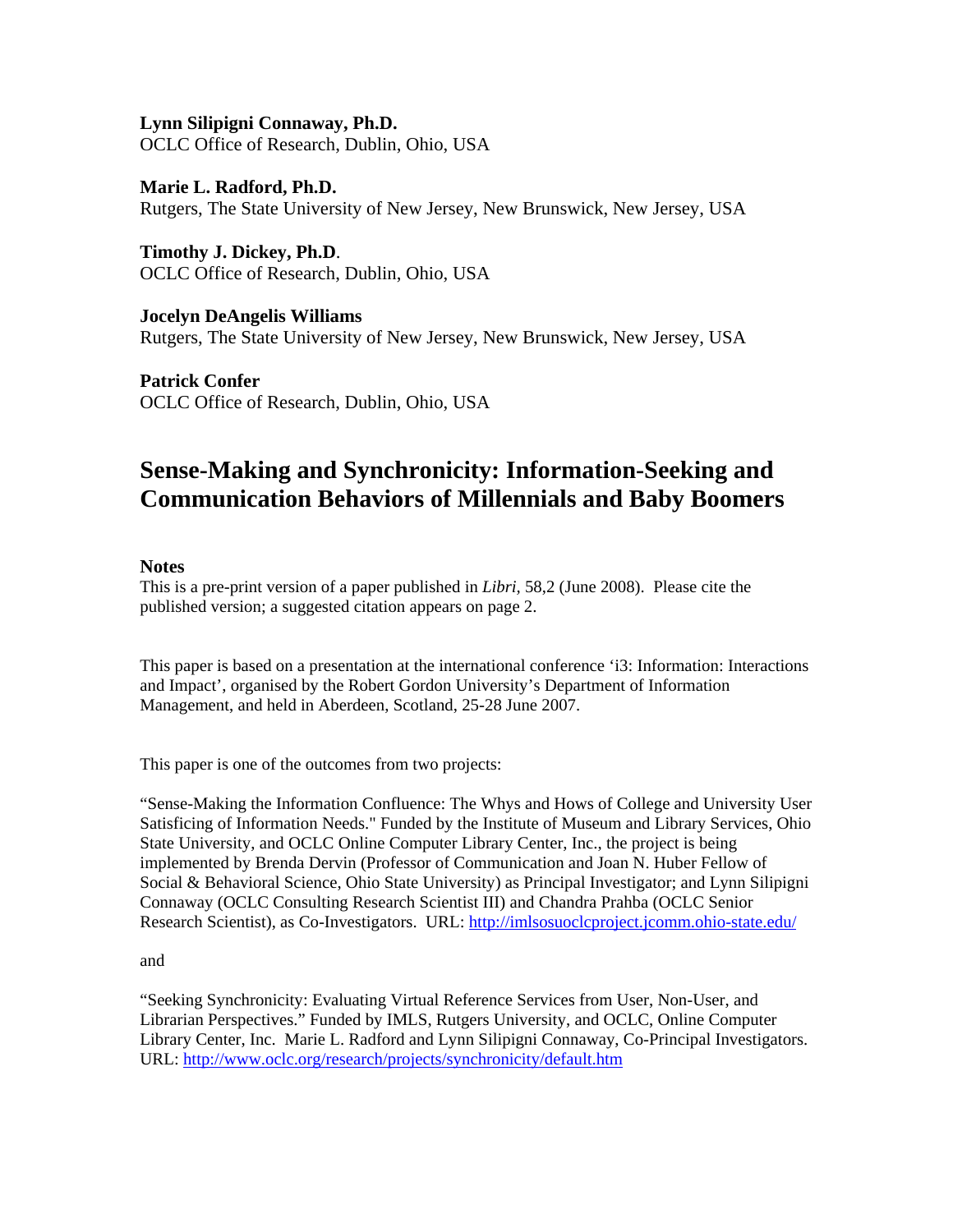# **© 2008 OCLC Online Computer Library, Inc.**

6565 Kilgour Place, Dublin, Ohio 43017-3395 USA <http://www.oclc.org/>

Reproduction of substantial portions of this publication must contain the OCLC copyright notice.

## **Suggested citation:**

Connaway, Lynn Silipigni, Marie L. Radford, Timothy J. Dickey, Jocelyn De Angelis Williams, and Patrick Confer. 2008. "Sense-making and Synchronicity: Informationseeking Behaviors of Millennials and Baby Boomers." *Libri,* 58,2 (June): 123-135. Preprint available online at: www.oclc.org/research/publications/archive/2008/connawaylibri.pdf.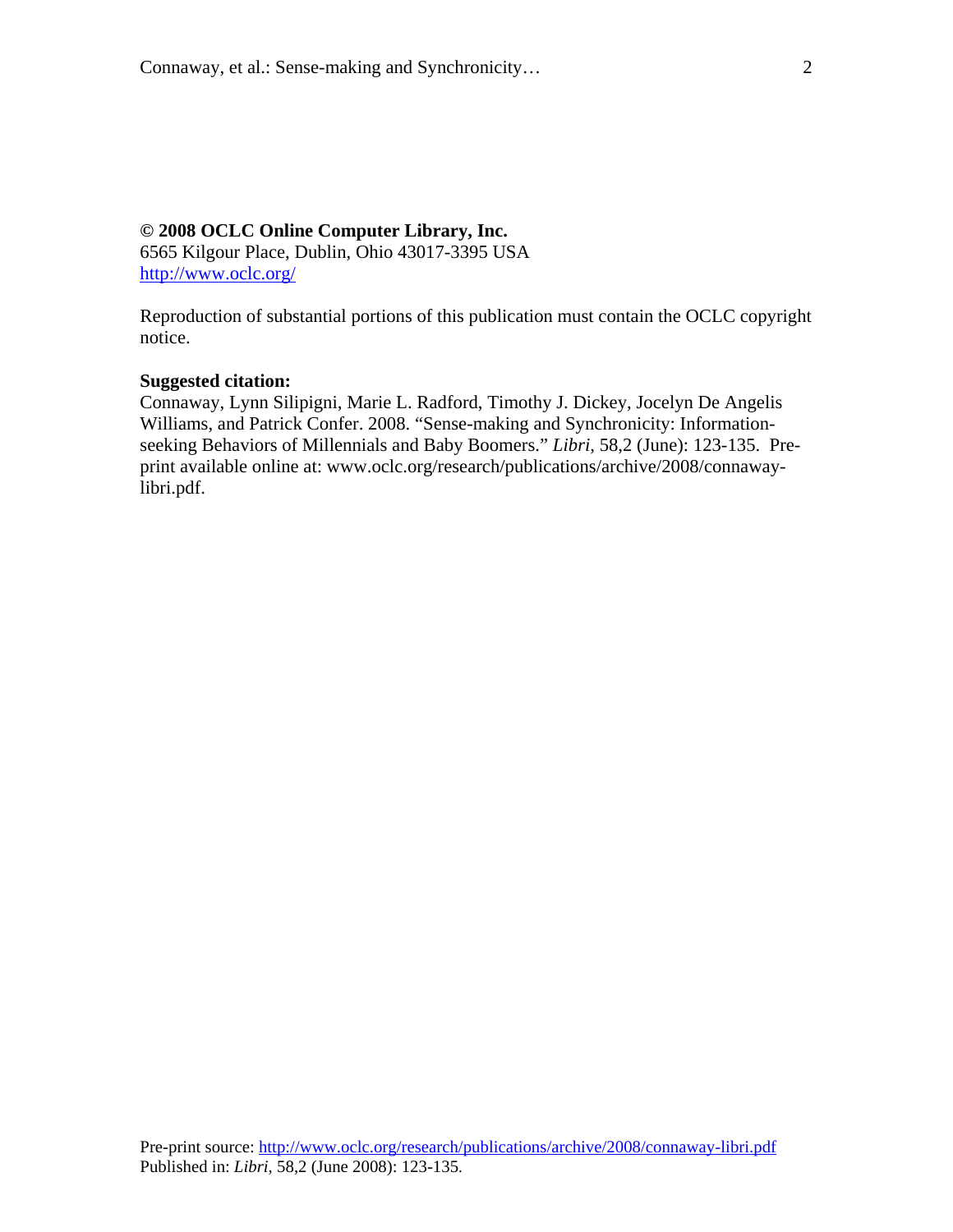## **Abstract**

A major challenge facing today's libraries is to develop and update both traditional and digital collections and services to meet the needs of the multiple generations of users with differing approaches to information seeking. The different characteristics and information needs of Boomers and Millennials present a dichotomy for library service and system development. Results are reported for two research projects (Dervin, Connaway, and Prabha 2003; Radford and Connaway 2005) that investigated habits and needs of library users and non-users. Both studies employed a multi-method research design to identify how and why individuals seek and use information. The first study (Dervin, Connaway, and Prabha 2003) reports the findings of focus group interviews with seventy-eight randomly selected participants, and fifteen semi-structured interviews with a subset of these participants. The second study (Radford and Connaway 2005) reports the results of focus group interviews with twenty-three Millennials, and an analysis of 492 virtual reference services (VRS) transcripts. The studies indicate that both generations consistently identify Google and human sources as the first sources they use for quick searches. The younger Millennials (Screenagers) mentioned consulting parents most frequently, while the older Millennials consult friends and professors. Boomers indicated they consult their personal libraries and colleagues. The findings have implications for the development of next generation library online catalogs, as well as services, including VRS.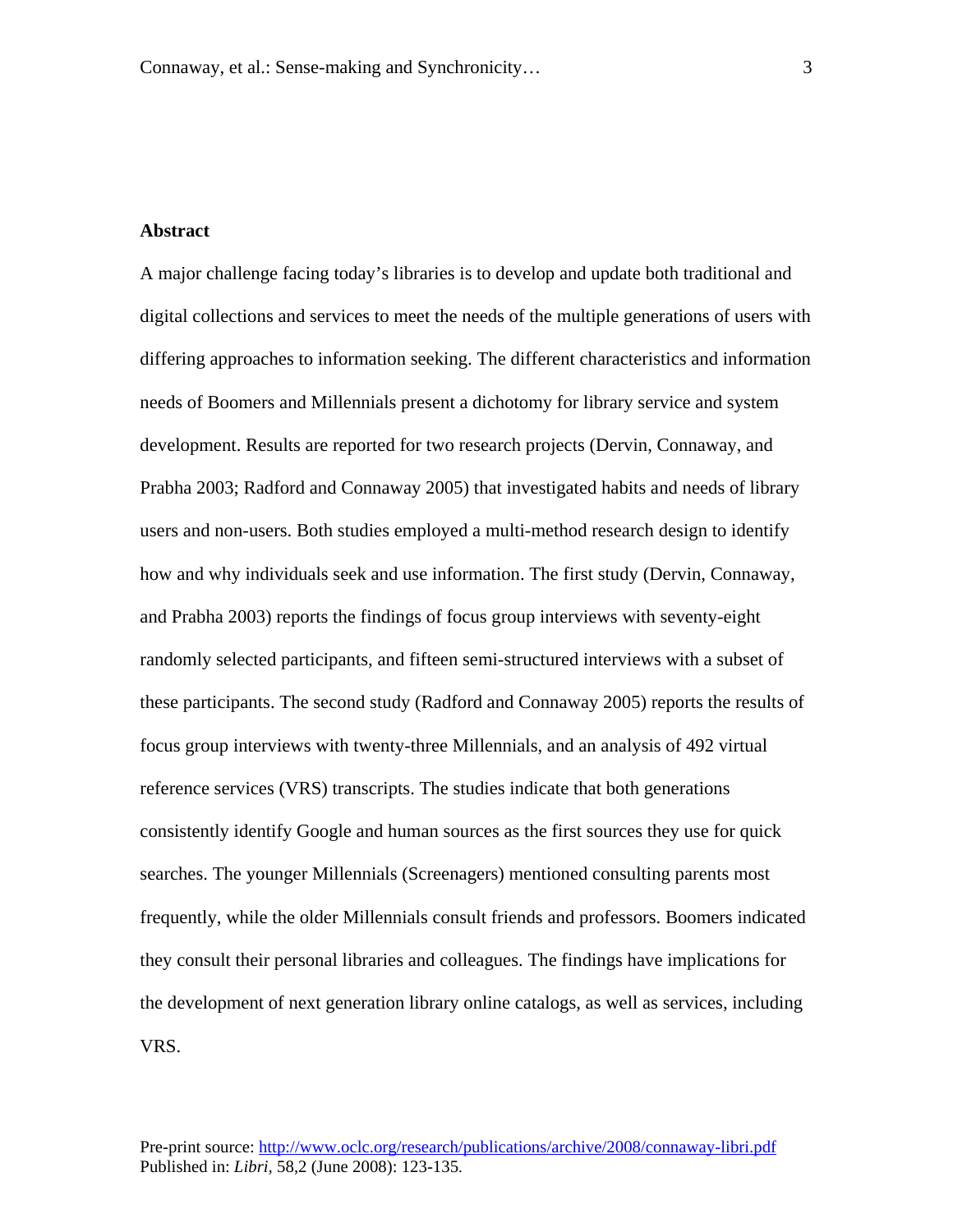# **Introduction and Problem Domain**

In an era of staggering changes to the global information environment, library and information science faces numerous challenges. The current digital landscape demands that library practice both becomes more intensely user-centered in all of its systems and services, and simultaneously return to its core philosophies in the face of cyberspace's limitless information sources and unregulated chaos. The accessibility and immediate delivery of full-text content on the Internet adds another dimension to users' expectations and experiences in information delivery.

Libraries are vying for information seekers' attention in the digital environment. Previously information resources were scarce; therefore people's attention centered on the library where numerous resources were organized, stored, and made accessible. Now information is abundant on the Internet and the information seekers' attention to library sources has become scarce (Prabha, et al. 2007; Harley, et al. 2006; OCLC 2006; "HotTopics: 2006 User Update" 2006). Traditionally, library-centered processes, systems, and services have required users to build and adapt their workflow around them. Librarians now must build systems and services around the users' workflow and habits. LIS professionals desiring to make changes have found it difficult to change libraries as quickly as other technology-based information providers because library systems and the services constructed around them have been in place (and deeply ingrained) for centuries. Libraries also must serve various constituencies with differing information-seeking habits and needs.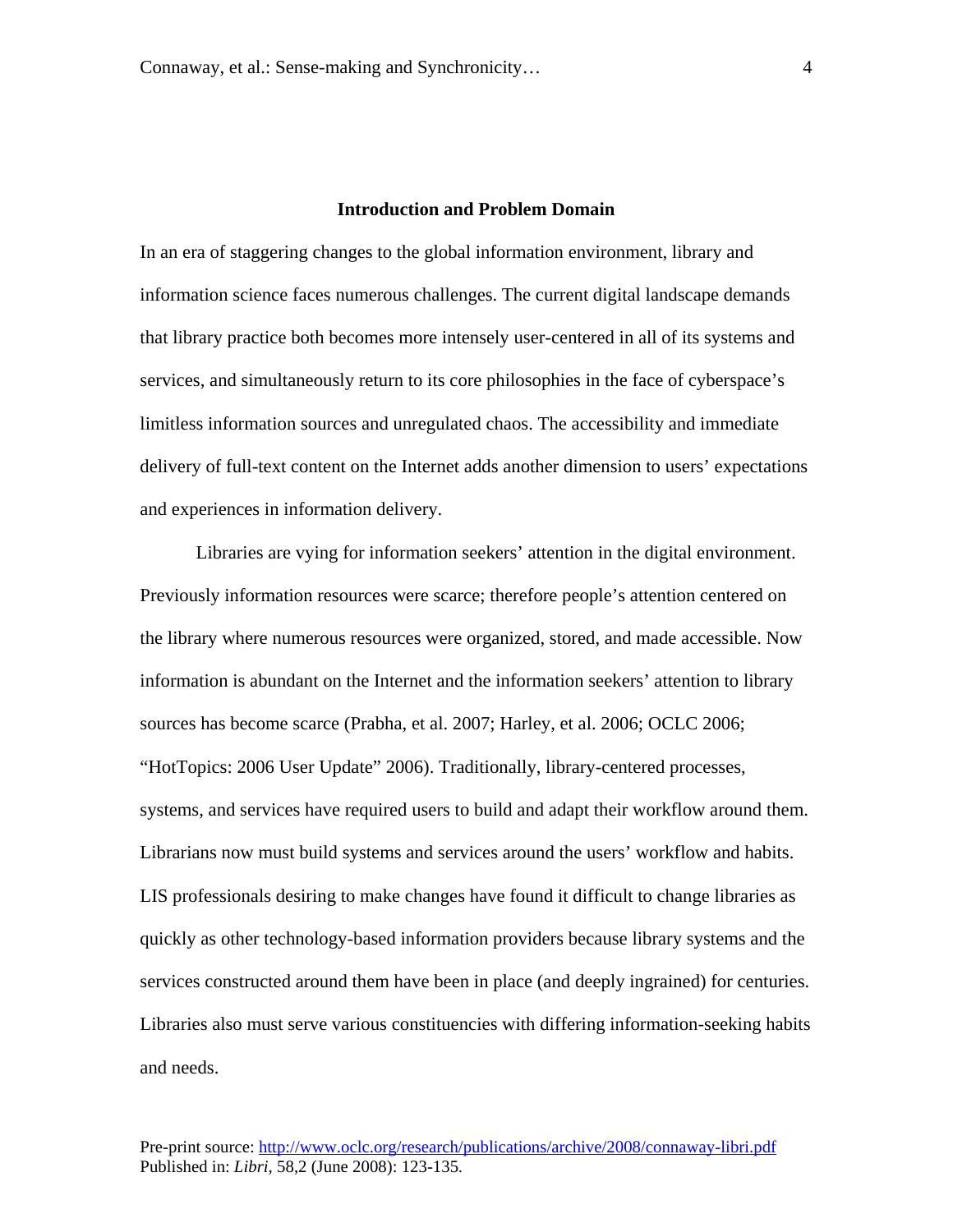To remain relevant in this environment, libraries must provide services that match the information-seeking habits of a new generation, the Millennials, who "…*think and process information fundamentally differently* from their predecessors" (Prensky 2001a, np), along with those of one of their largest constituencies – the Baby Boomers. These two groups display different characteristics and information needs, presenting a dichotomy for library service and system development.

Two research projects, "Sense-making the Information Confluence: The Whys and Hows of College and University User Satisficing of Information Needs" (Dervin, Connaway and Prabha 2003) and "Seeking Synchronicity: Evaluating Virtual Reference Services from User, Non-User, and Librarian Perspectives" (Radford and Connaway 2005), studied the habits and needs of information seekers to identify patterns and characteristics for discovering and accessing information. Both studies include multimethod research designs to identify how and why individuals seek and use information. This discussion focuses on the information-seeking habits of Millennials and Baby Boomers, reporting the portions of the project findings relating to focus group and semistructured interviews and Virtual Reference Services (VRS) transcript analyses phases for each project.

## **Study Population**

#### **Baby Boomers**

After World War II ended in 1945, and there was an exponential increase in births in the United States stretching between 1946 and1964 (Krohn 2004; Dempsey 2007). Those born within this period are referred to as the "Baby Boom Generation" (Gillon 2004). Boomers are the largest growing generational demographic, representing over 25% of the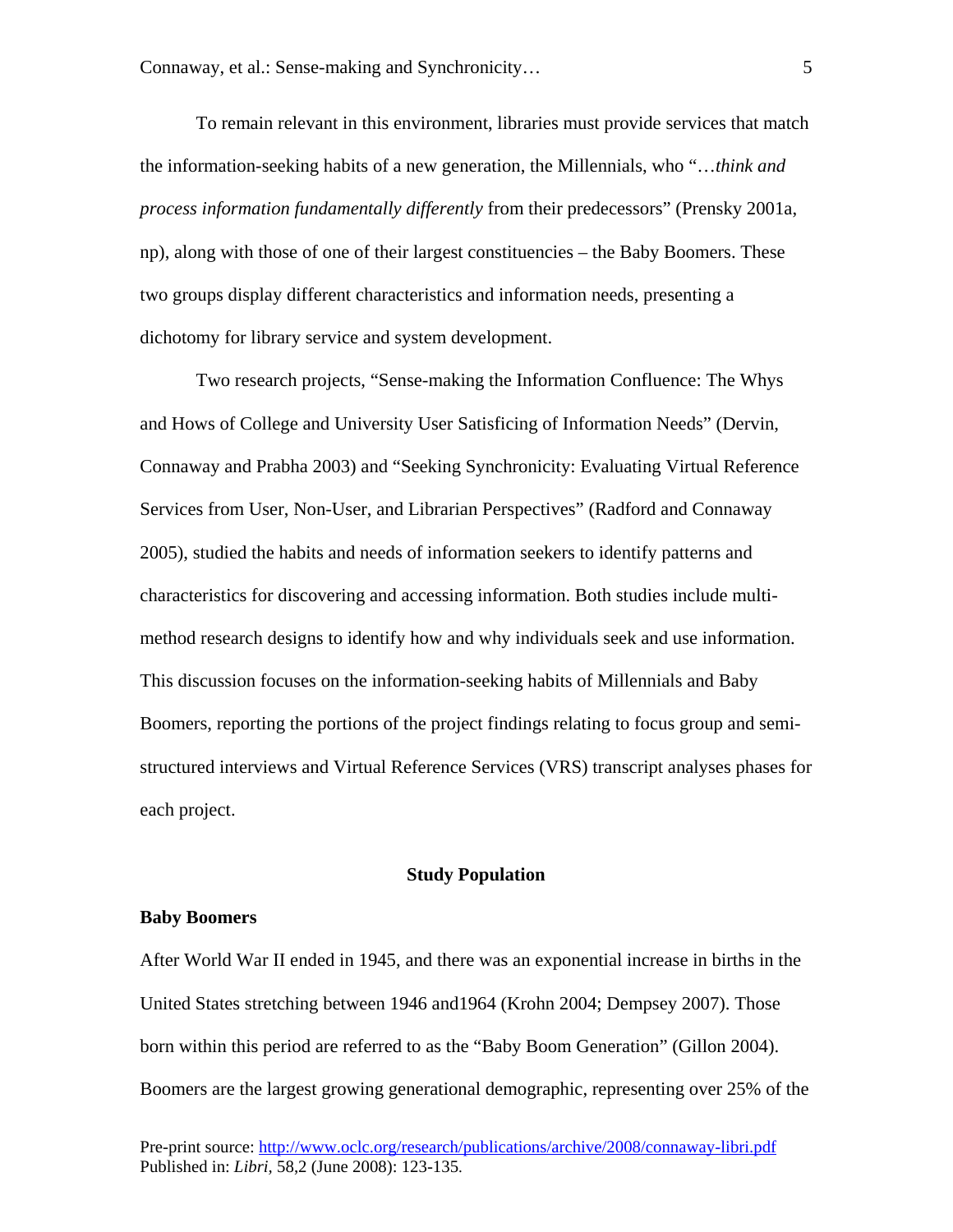US population (Kahlert 2000). As life expectancies increase, this statistic is likely to increase. Boomers are often divided into two cohorts. According to Campbell (2005), older Boomers are born between 1946 and 1956 and younger Boomers were born between 1956 and 1964. (For an in-depth discussion of the two cohorts, see Schuman and Scott 1989.)

During the 1950s, the US experienced prosperity and great economic growth, while the 1960s reflected times of social upheaval and cultural change (Gillon 2004). Although difficult to generalize, Boomers growing up in the 1950s and 1960s display certain characteristics which may be attributed to the social, cultural, and political environments experienced during their development (Campbell 2005). Overall, Boomers are better educated, more technology literate and economically more advantaged than any generation before them (Williamson, et al. 2006). Described as optimists and believers in the American Dream, they are self-absorbed, strive to be the center of attention, and tend towards a desire for self-gratification. Work is very important to them and they have a team orientation, while longing for personal and spiritual growth. Boomers are concerned with their health and believe "aging is optional" (Grossman 2000). Key characteristics are the desire to stay young, keeping their minds busy and maintaining mental agility, to remain active in the workforce longer, and to be in touch with technology (Dempsey 2007).

Boomers are heralding a shift in how previous generations approached work and technology. Older individuals are populating the workforce at an increasing rate, exposing them to technology which becomes integrated into daily life. Boomers have different requirements for information, as they read more and use public libraries more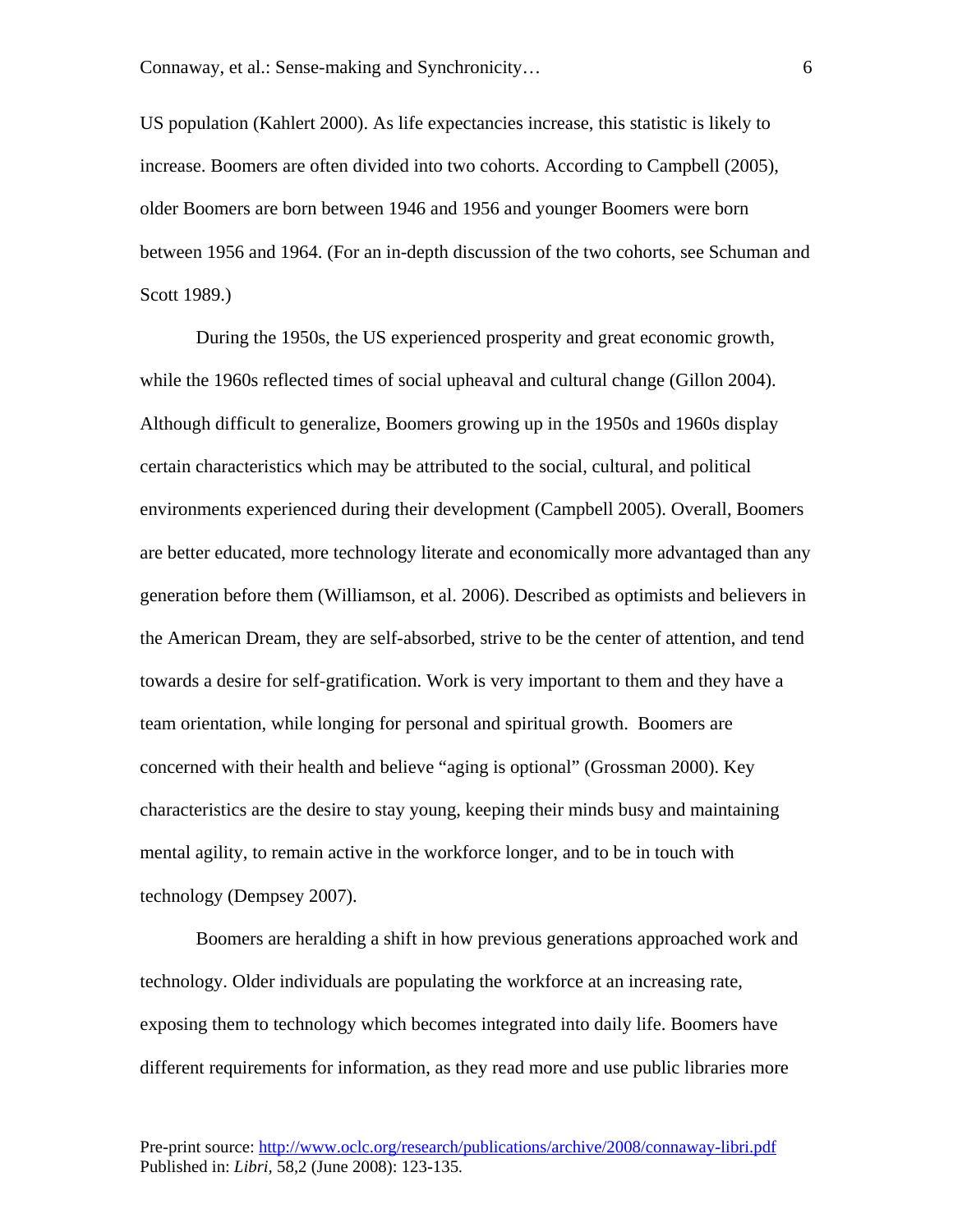than previous generations (Joseph 2006). "The majority (56% of those currently ages 50- 64 years, the early Boomers) have Internet access, have used computers and the Internet in their work lives, and report that they would miss the Internet if they could no longer use it" (Willis 2006, p. 44). During a six year period (2000-2006) there was an increase from 13% to 43% of older individuals having Internet access and actively using it (Willis 2006). For Boomers, information-seeking and e-mail are the most prominent uses for computers and the Internet (Willis 2006).

Increasingly, Boomers engage with technology in libraries. They have high expectations for public libraries to provide the latest and best resources (Kahlert 2000). Their interests and habits bring new demands for information and technology: "…as the World Wide Web increasingly became a central resource for information, Boomer doggedness would shape the culture of that medium as well, turning it into an investigative tool for any citizen or consumer seeking the truth about the policies and products they were asked to consume." (Steinhorn 2006, p. 202). Although Boomers and Millennials demonstrate different behaviors and characteristics, they do share some similarities.

## **The "Millennial" Generation**

Born between 1979 and 2000, the "Millennial" generation (Howe and Strauss 2000) has also been called: "Net Generation," "Generation Y," or "Echo Boomers." The 76 million Millennials may constitute the most-studied generation in history. The defining characteristic of the Millennial mindset is that they are "digital natives" (Prensky 2001a), growing up immersed in technologies which for them are invisible and taken for granted, "like the air" (Tapscott 1998, p. 39). Far surpassing the general public, 20% of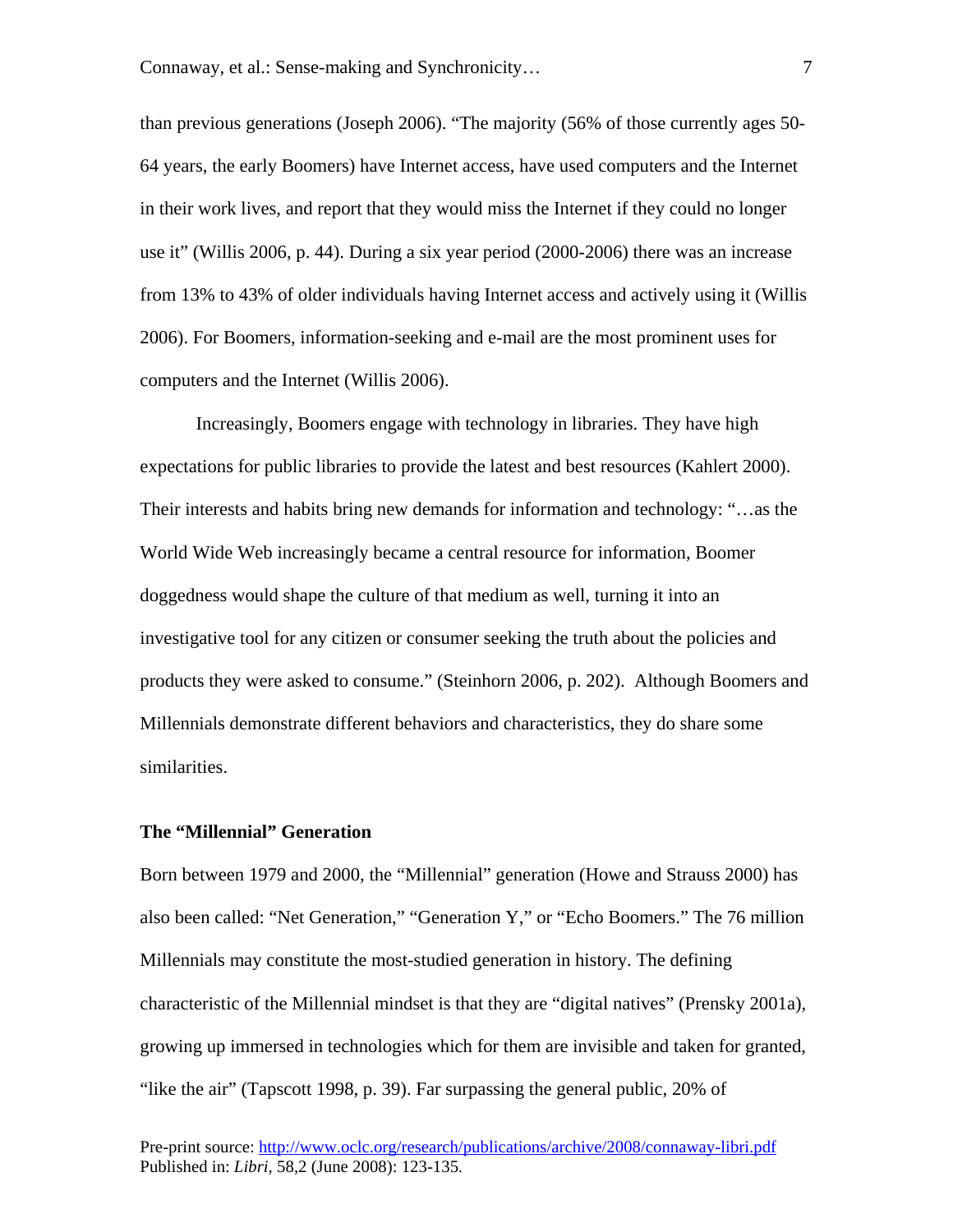Millennials began using computers between the ages of 5 and 8, 72% check e-mail at least once a day, and 78% browse the Web for fun (Jones and Madden 2002). Technology surrounds them and dominates their socialization: "over 10,000 hours playing video games, over 200,000 e-mails and instant messages sent and received; over 10,000 hours talking on digital cell phones; over 200,000 hours watching TV … – all before the kids leave college" (Prensky 2001b, p.1; see also Hempel 2005; Junco 2005; Gibbons 2007). Some specific generational features pertinent to libraries and information-seeking include the following:

*Immediacy*. According to Sweeney (2006), "Millennials, by their own admission, have no tolerance for delays" (p. 3). They respond quickly to communications from others, expect the same in return (Oblinger and Oblinger 2005), and seek information sources that are convenient (Van Scoyoc and Cason 2006).

*Collaboration*. Highly team-oriented, Millennials' relational patterns tend to be non-hierarchical and they can operate as an organism, "a single networked whole" (Rushkoff 1996). This especially applies to their online communication styles, which have evolved around instant messaging (IM) and chat rooms (Walter and Mediavilla 2005).

*Experiential learning*. Preferring to learn actively and by discovery (Oblinger and Oblinger 2005), their lifelong navigation of the Internet may give Millennials greater critical thinking skills and judgment (Tapscott 1998).

*Visual orientation*. Millennials work and learn well in a visual environment and process visual information efficiently (Rushkoff 1996). This can lead to difficulties in interactions with current library systems (Lippincott 2005).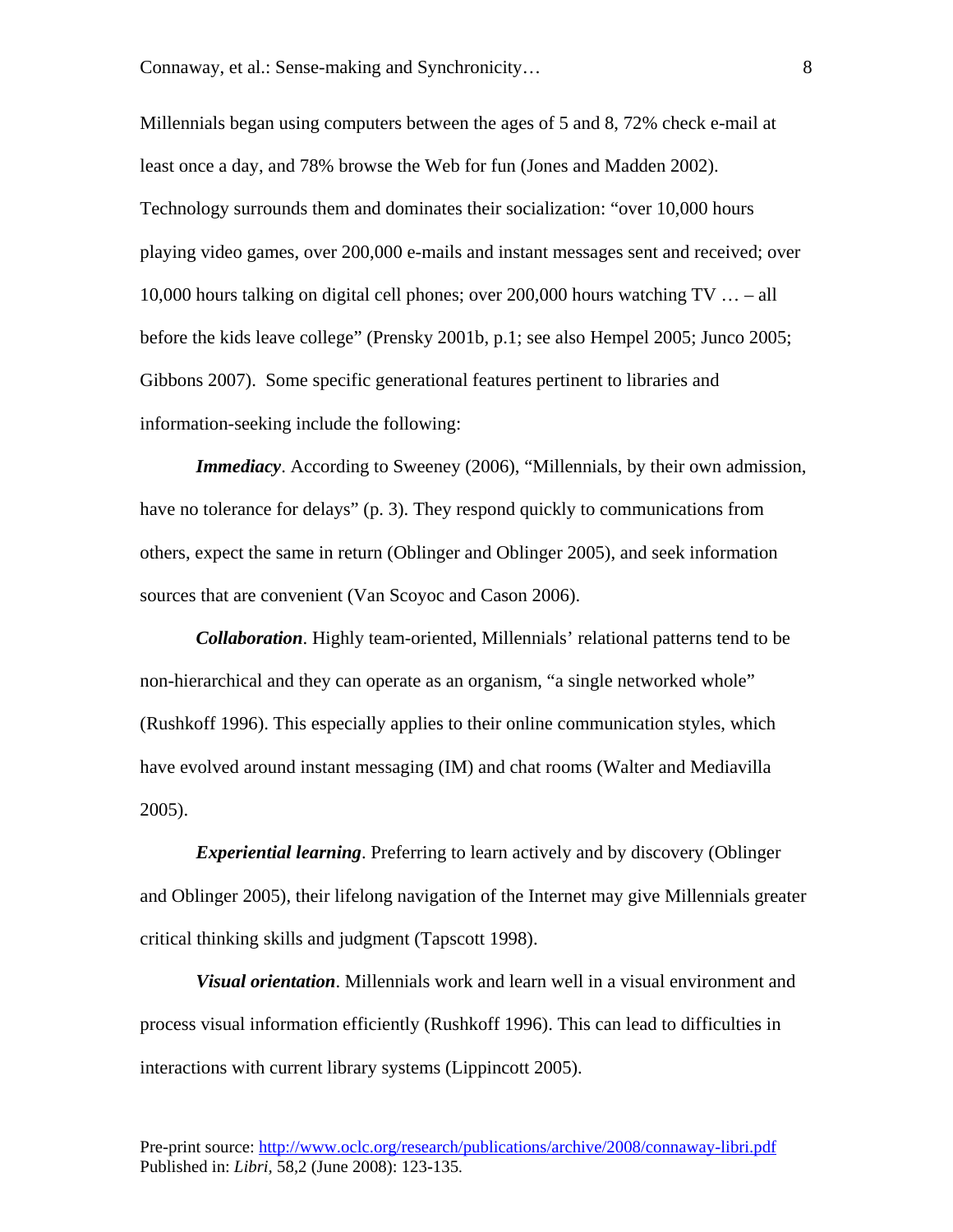*Multitasking*. Often charged with having shorter attention spans than previous generations, Millennials also seem to have developed a broader "attention *range*" to diverse inputs (Rushkoff 1996, p. 50-51). Their minds leap about in the manner of hypertext (Prensky 2001).

*Results orientation*. Millennials are practical, caring deeply about concrete results, grades, and achievements (Sweeney 2006).

*Confidence*. Millennials have positive outlooks, and feel high levels of "selfefficacy" in the information search process (Fields 2006; Fallows 2005). 70% of incoming college students rate themselves highly in "learning effectively," although approximately one third will not continue to the second year (Indiana University 2006; Ishler 2005, p. 29). While older generations go to the Web for specific tasks, Millennials are comfortable both on and offline (Lippincott, 2005 p. 13.3).

 Researchers have begun delineating the information behaviors specific to Millennial teenagers. Rushkoff (1996) described the non-linearity of the thinking patterns of those he terms "children of chaos," coining the term "screenagers" to describe those who grew up surrounded by television and computers (p. 3). Julien (1999; 2004) studied the information-seeking behaviors of teenagers, concluding that many did not know where to look for information amid a plethora of sources, and desired emotional support during the process. Agosto and Hughes-Hassell (2006a; 2006b) found that the everyday life information needs of urban teenagers tended to mirror those of more advantaged, non-minority groups. One aspect of teens' information behaviors that seems certain is their preferences *against* traditional libraries (Agosto and Hughes-Hassell 2005; Edwards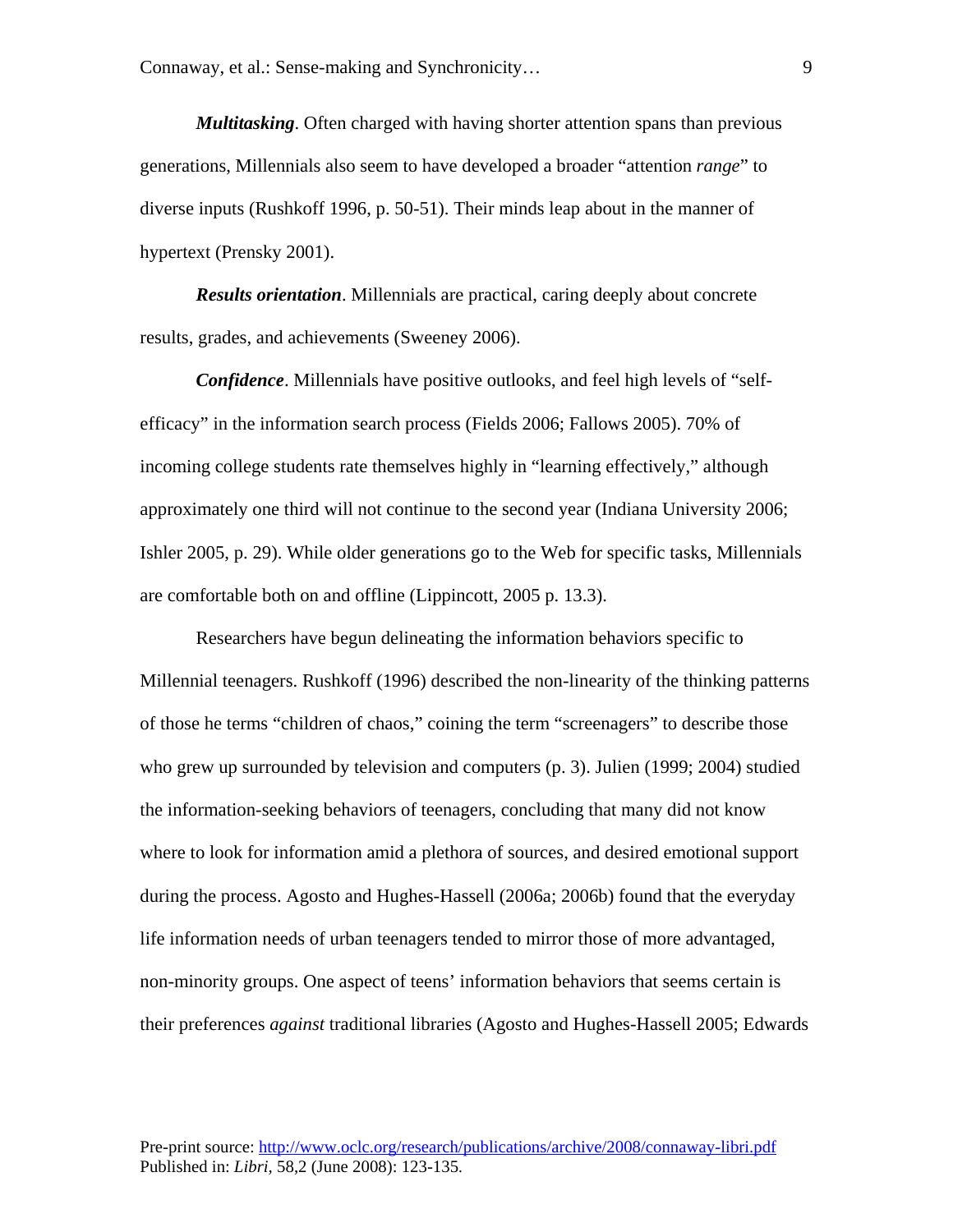and Poston-Anderson 1996) and *for* digital libraries, which are increasingly important to them (Valenza, 2007).

## **Theoretical Frameworks**

Sociological and communication theories are the premise for the phases of the two studies discussed in this paper.

## **Study 1: Sense-making the Information Confluence**

The analysis of academics' information-seeking behaviors is based on sociological theory. Herbert Simon (1955, 1957), whose major area of research was organizational behavior, specifically decision-making and problem solving, believed that people do not have the capacity or cognitive ability to make optimal decisions. Instead, they make the best decisions possible within cognitive boundaries, referred to as *bounded rationality* (Simon 1957). Simon further suggests that individuals assess the amount of effort they will expend on gathering information to solve a problem; settling for "good enough," *satisficing,* instead of pursuing the optimal solution. Simon's term satisficing, a combination of the words satisfy and suffice, suggests that individuals settle for what can be accomplished within pre-determined or imposed parameters. Satisficing is a component of rational choice theory, which also provides a framework for describing information-seeking behaviors.

*Rational choice theory* describes a purposive action whereby individuals judge the costs and benefits of achieving a desired goal (Allingham 1999; Cook and Levi 1990; Coleman and Fararo 1992). Humans, as rational actors, are capable of recognizing and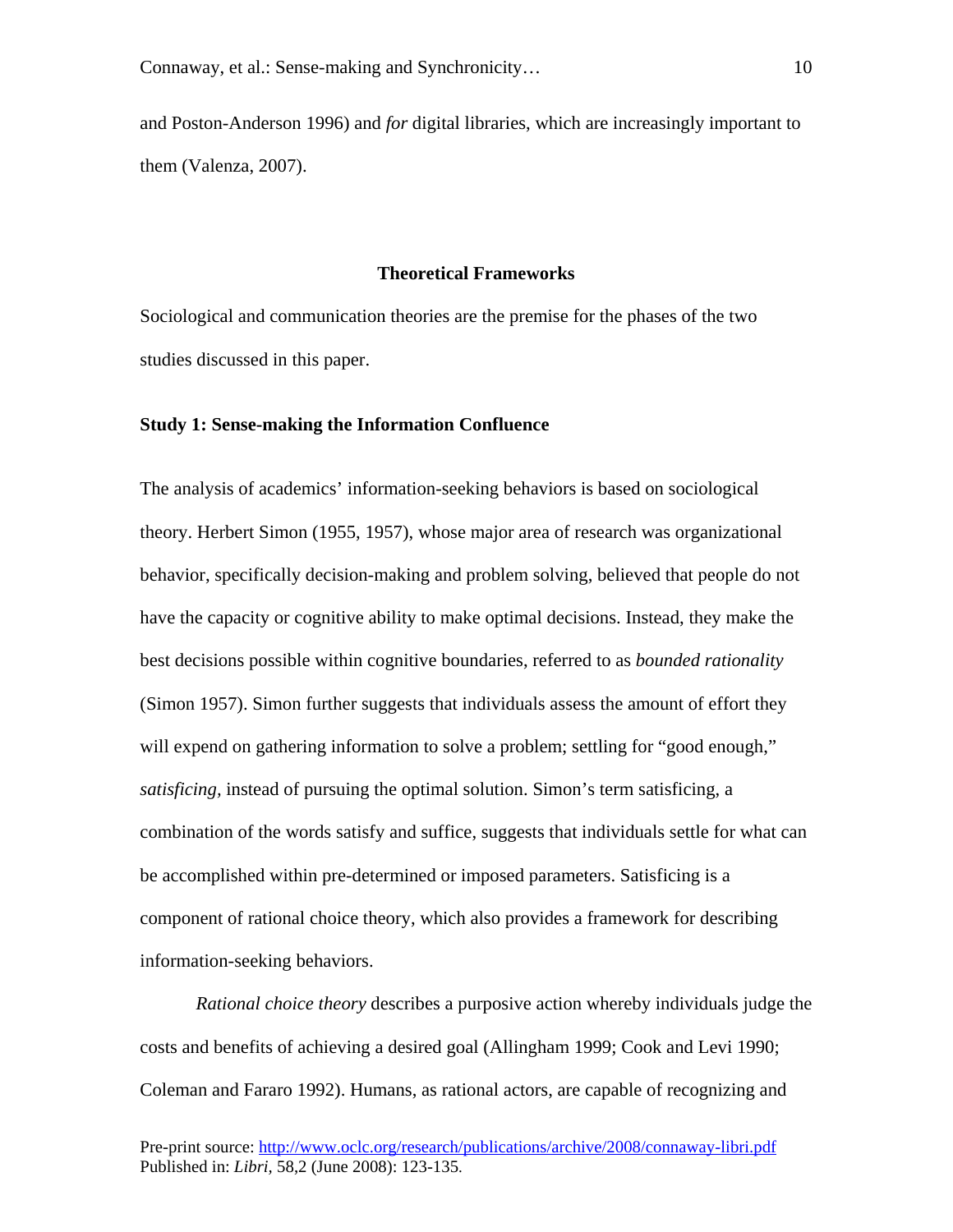desiring a certain outcome, and of taking action to achieve it. This suggests that information seekers rationally evaluate the benefits of information's usefulness and credibility, versus the costs in time and effort to find and access it.

*Role theory* offers a person-in-context framework within the information-seeking situation which situates behaviors in the context of a social system (Mead 1934; Marks 1996). Abercrombie, et al. (1994, p. 360) state, "When people occupy social positions their behavior is determined mainly by what is expected of that position rather than by their own individual characteristics." Thus the roles of information-seekers in the academic environment influence the expectations for performance and outcomes. For example, faculty would be expected to look for information differently than undergraduate students. Faculty members are considered researchers and experts in their disciplines, while undergraduate students are novices and protégés, roles that place them differently within the organizational structure of the academy (Blumer, 2004; Biddle, 1979; Mead, 1934; Marks, 1996; Marks, 1977).

## **Study 2: Seeking Synchronicity**

The Seeking Synchronicity study drew from two heuristically rich theoretical frameworks, those of Goffman (1967) and Watzlawick, Beavin, and Jackson (1967). Human conversation can be analyzed in various ways, and according to Goffman (1967), interactions are comprised of civility rituals and conventions. The analysis of interpersonal communication in VRS transcripts parallels analysis of face-to-face (FtF) relational dynamics. As each VRS session generates an artifact, a complete transcript of the conversation, it is possible to capture relational aspects along with the query clarification and information exchange. Goffman draws attention to the idea that in FtF,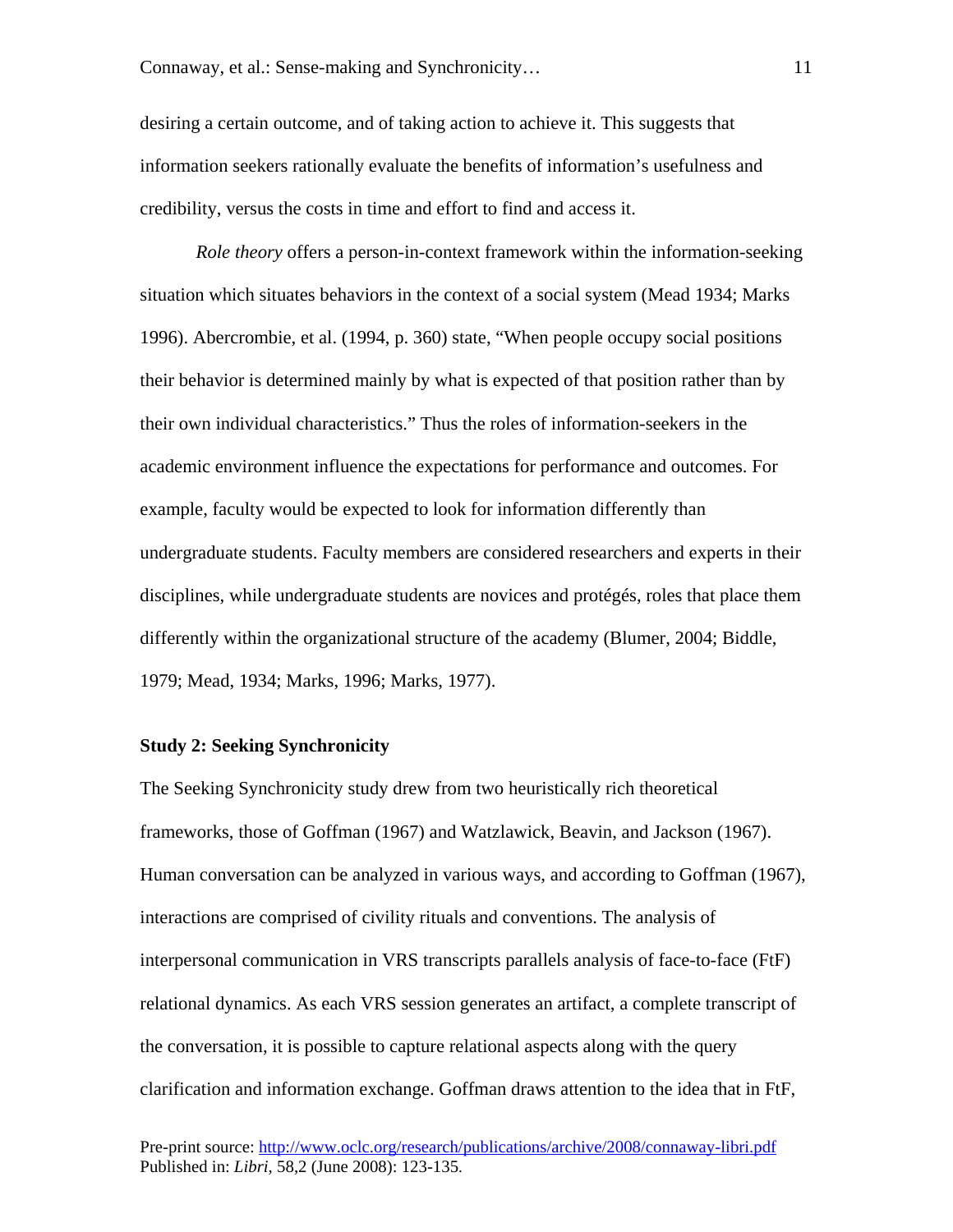as well as in computer-mediated communication (CMC), each person's goal and obligation is to uphold the other's "face" as well as their own. He defines "face" as the "positive social value a person effectively claims for himself by the line others assume he has taken during a particular contact" (1967, p.5) and used the term "face-work" to refer to the strategies people use in conversation to protect one another's positive social value.

In VRS transcripts, the cyber "face" of the librarian and user are observable in their adherence to or neglect of interpersonal rituals, including greetings, closings, and politeness conventions of deference, such as using "please" or "thanks" as appropriate (Goffman 1956, 1972; see also Chelton 1997). Chat text can be closely analyzed to gain insight into the dynamics of this goal-directed interaction as participants engage in the creation and maintenance of face during the encounter. The relational analysis of the chat transcripts draws on Goffman's framework to identify chat behaviors which can be classified as positive or negative face-work and builds on previous research (Radford 2006a).

 Watzlawick, Beavin, and Jackson's (1967) relational theory informs the development of the themes and coding categories for the Seeking Synchronicity study. Their seminal work *Pragmatics of Human Communication* (1967) posits the dual nature of human communication in which all messages have two dimensions, content (information) and relational (affect, interpersonal) aspects. Relational theory formed the basis of numerous studies, including exploring communication in virtual environments (e.g., Walther 1996). This theory has been applied by Radford (1993, 1999) to FtF reference encounters and to developing a classification scheme for interpersonal aspects of VRS interactions (Radford 2006a, 2006b). The research questions addressed in this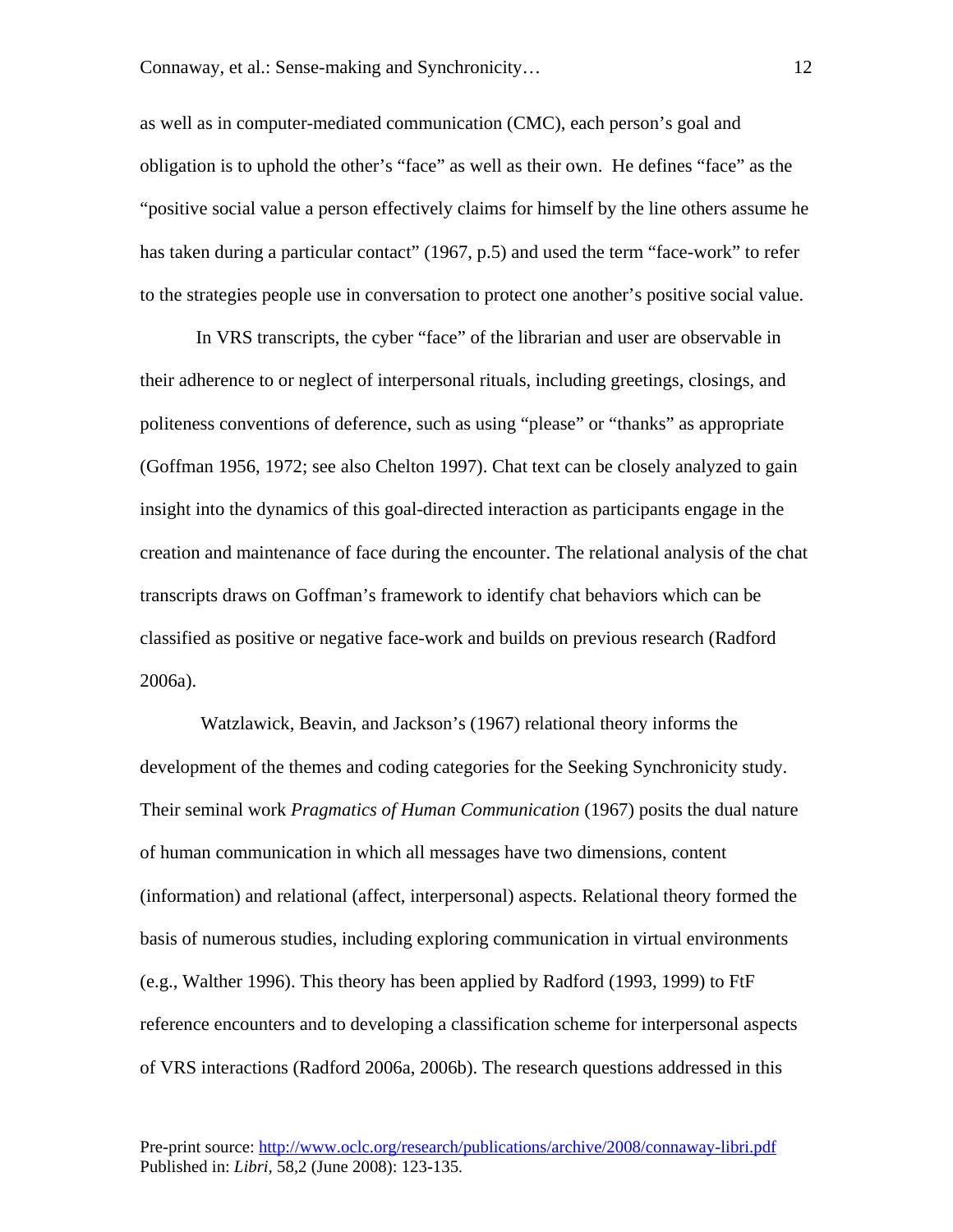study derive from the gaps uncovered in the literature and application of the Watzlawick

et al. (1967) and Goffman (1967) perspectives. These research questions are:

- What relational dimensions are present in chat reference transcripts?
- What is the relationship between content and relational dimensions in determining the quality of chat reference encounters?
- What are the critical factors that influence the decision to select and use virtual reference services (VRS)? Why do non-users opt to use other means?
- Are there differences in the relational dimensions/patterns of teen-aged VRS users, other users and librarians? If so, what are they?
- How do VRS users and librarians compensate for lack of nonverbal cues in chat reference?

# **Results and Discussion of the Two Studies**

# **Study 1: Sense-Making the Information Confluence**

A three-year project (Dervin, Connaway, and Prabha 2003; Prabha et al. 2007; Connaway 2007) investigated the information-seeking behaviors and satisficing (Simon 1955, 1979) of faculty and graduate and undergraduate students from a sample of forty-four colleges and universities within a Midwestern region in the U.S. Seventy-eight randomly selected participants completed sense-making focus group interviews and a subset  $(N=15)$  of the focus group interview participants were selected for individual semi-structured interviews. The research's premise was to illuminate the information-seeking "hows" (activities and practices moment-to-moment) and "whys" (choices and changing criteria for evaluation), with emphasis on the richest possible context per episode. The findings may be parsed among the generations, by comparing results from undergraduate students (principally Millennials), graduate students (majority of older Millennials), and faculty (largely Boomers).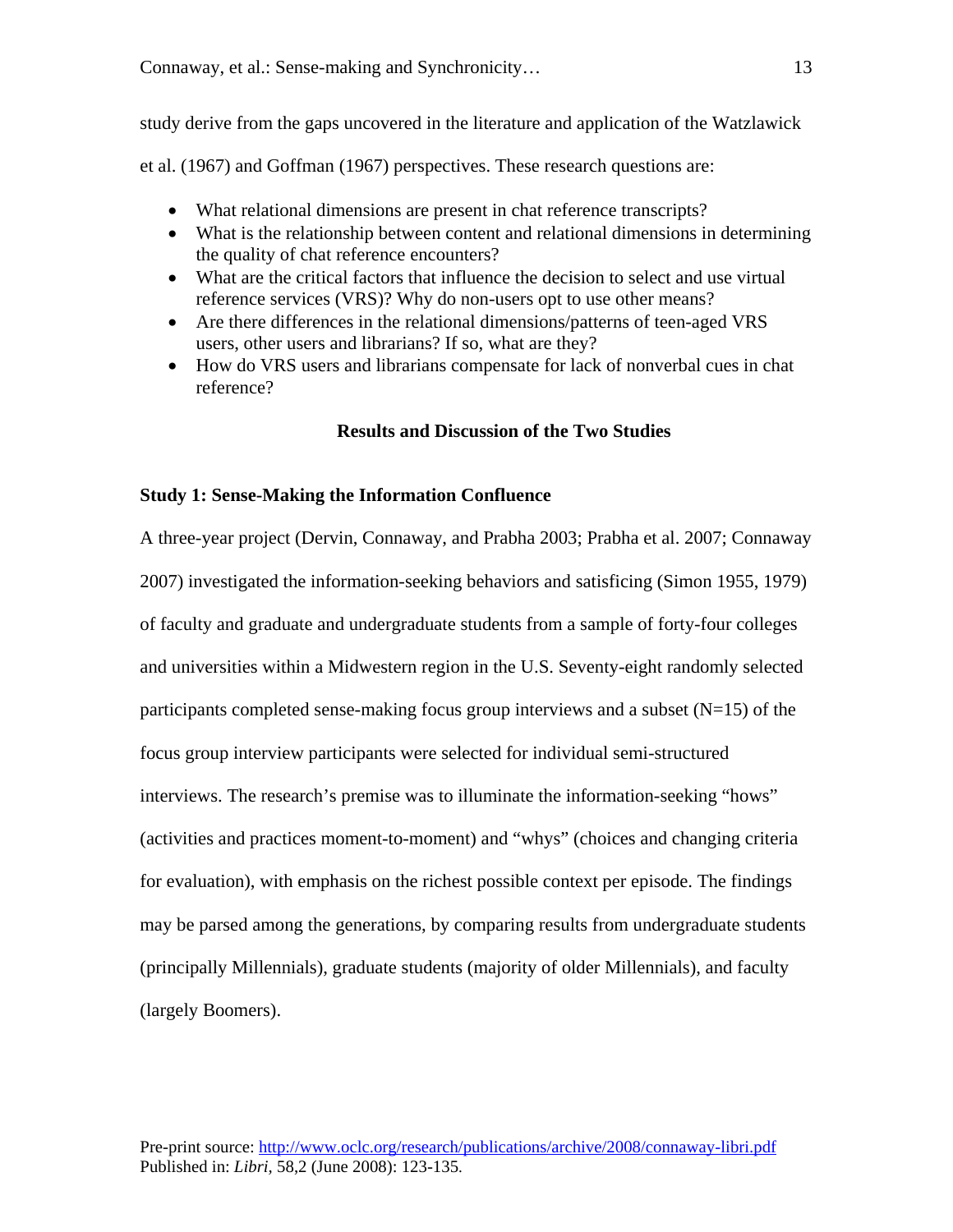## **Focus Group and Semi-Structured Interview Results and Discussion**

Undergraduate students (Millennials) tend to seek academic and personal information based on speed and convenience. When describing their information behaviors, they overwhelmingly cited Google as a first choice, with human sources (parents and friends) second. Many of the undergraduate students mentioned asking parents for information in academic situations, specifically their fathers. This correlates with the "helicopter parents" phenomenon identified in the behaviors of undergraduate students at the University of Rochester (Carlson 2007; Gibbons 2007) and discussion of the interactions of Baby Boomer parents with college-age children (Lum 2006; Lipka 2005). Library sources, if mentioned, tended to be via electronic mediation and students may have been unaware they were library sources. Finding library OPACs difficult to navigate, some use Amazon.com as a discovery tool, and *then* go the library site. They do consider the authority of electronic sources, but seem to make many choices based on convenience (cost/benefit), concluding a search when minimum assignment requirements are met.

Graduate students, who overlap between the generations but are principally older Millennials, reveal somewhat different information behaviors for academic situations. Google remains high on their source list for quick searches, followed by human sources, but human sources included academic superiors and friends. They, too, value the Internet for convenience and currency, and access library sources electronically. Their research techniques, however, tend to be more sophisticated and exhaustive, including citation searching, interlibrary loans, and library databases. They may stop searching for information when reaching assignment limits, but also consider the impossibility of truly exhausting topics. Some of the graduate students mentioned parents as sources for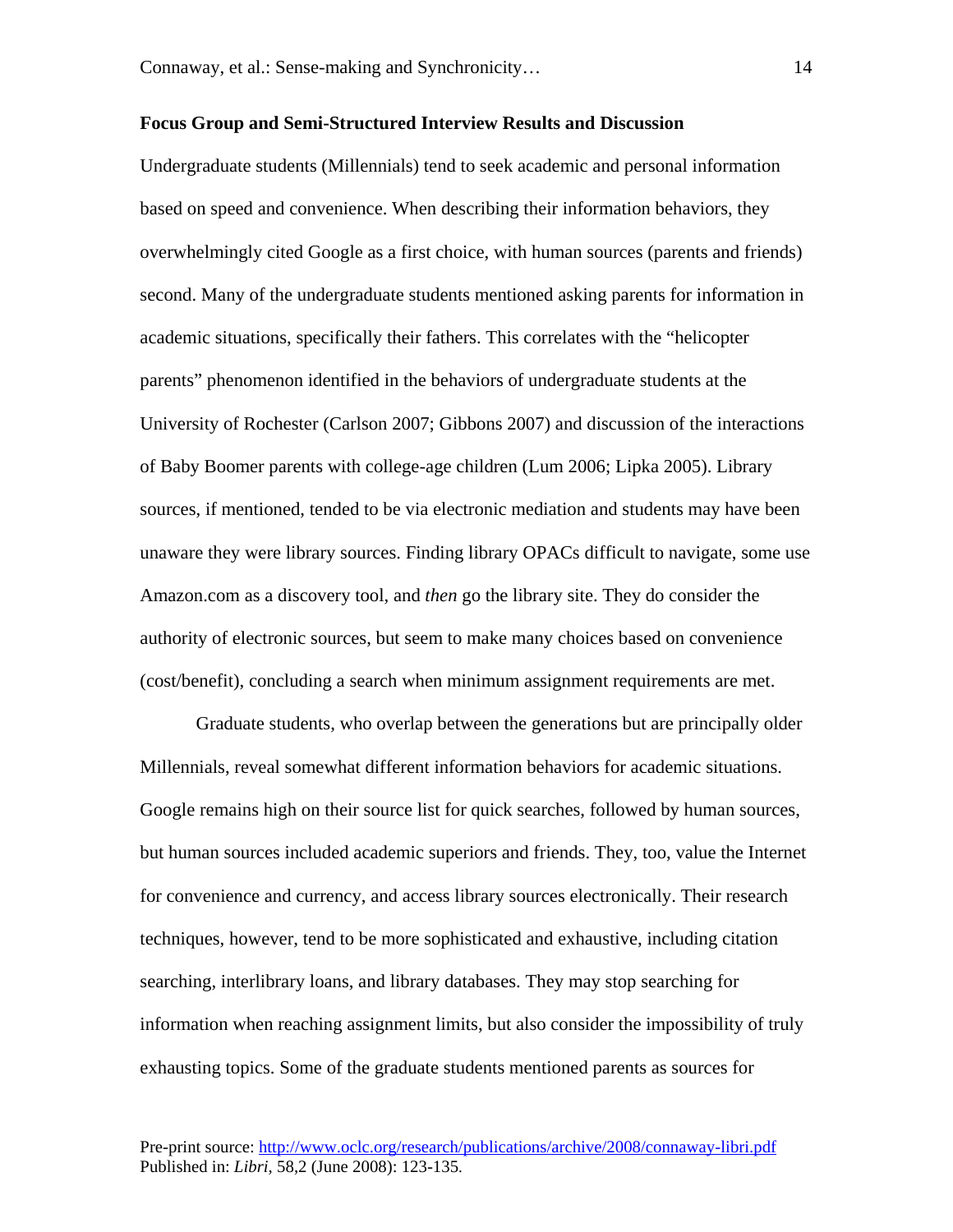personal information-seeking situations. One of the graduate students stated, "… I just go ask my dad, and he'll tell me how to put in a fence, you know? So why sort through all this material when he'll just tell me."

Generally older and more experienced, faculty members reveal yet another stratification in information-seeking patterns. Faculty admitted that they use Google for quick searches, but even there it came in second, behind personal libraries. Their human sources tended to be colleagues or other experts. They cited ease of locating information on the Internet (including access to library sources like databases and electronic journals), but praised the physical library collection, and specified the criteria of trustworthiness and authority that they apply to non-library sources. Not only were their informationseeking processes more sophisticated, they tend to continue searching until completely saturated with information on a topic.

#### **Study 2: Seeking Synchronicity**

Seeking Synchronicity has studied the needs, behaviors, and impressions of librarians, users, and non-users of VRS. Results from the first two phases (focus group interviews and transcript analysis) of a four phase project are presented here. (See Radford and Connaway 2005 for a detailed description of the project phases.) Phase one involves focus group interviews with users, non-users and librarians to explore their experiences with VRS, as well as to discover non-users' reasons for not using VRS and factors that might prompt future use. Phase two examines VRS transcripts to reveal multiple aspects of the interactions, including the nature of interpersonal communication.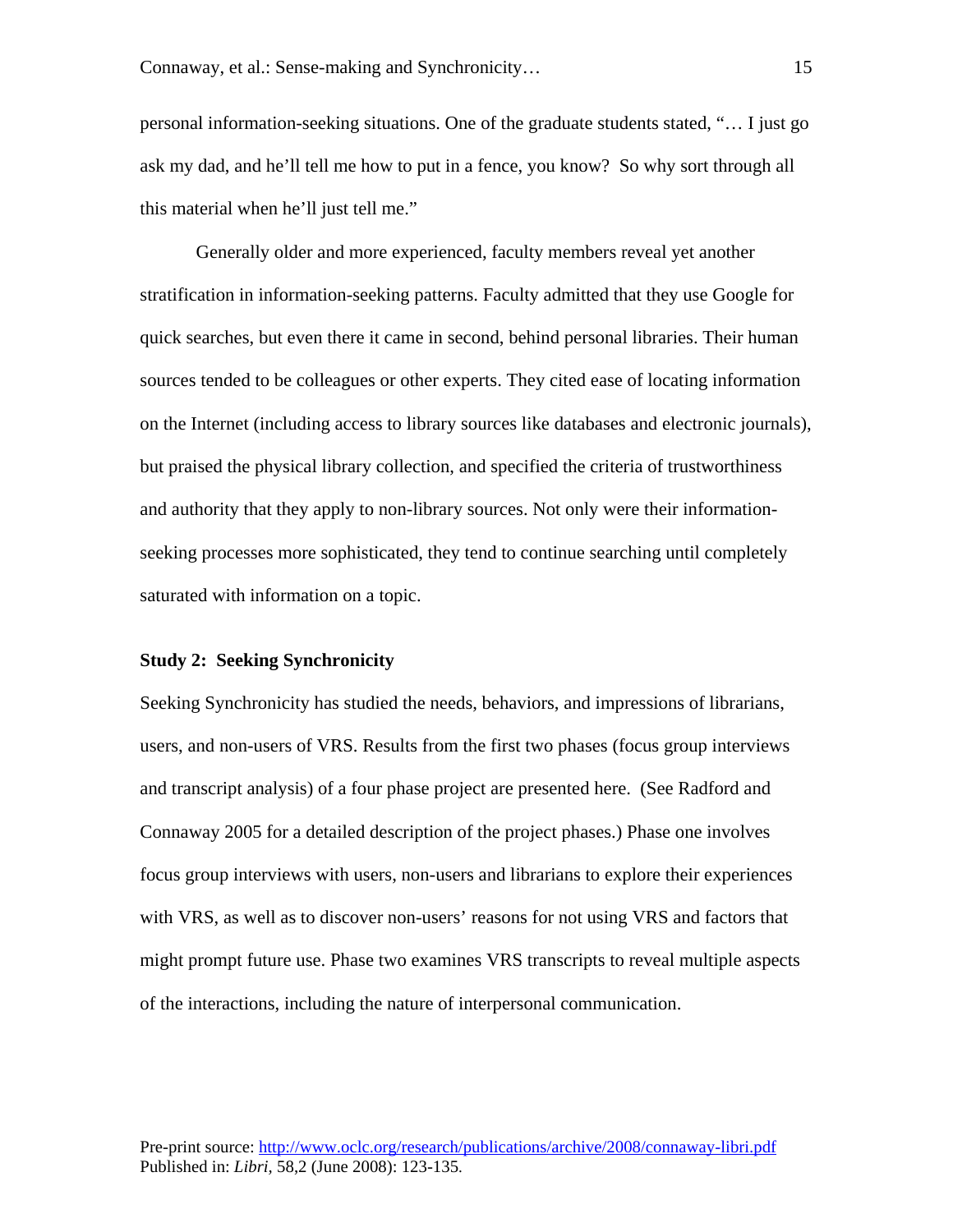#### **Focus Group Interview Results**

Focus group interviews with eighteen Screenager and five graduate student non-users reveal a number of information-seeking patterns and concerns about VRS. Screenager non-users prefer to find information independently, asserting: "I wouldn't really trust my librarian. I trust Google" (see Radford and Connaway 2007). Participants said some librarians help by only pointing toward resources, evoking negative librarian stereotypes (see Radford and Radford 1997). However, Screenagers value the interpersonal communication of FtF interactions with librarians over "cold" VRS environments. Disinclined to use VRS, they feared encounters with Internet stalkers or "psycho-killers" masquerading as librarians. Also, they are skeptical of the speed and convenience of the service, the accuracy of information obtained in VRS, and the librarian's ability to answer difficult questions.

Graduate student non-users prefer FtF interactions, preferring a personal relationship with librarians. They favor Internet tools for information seeking, including Google and library Web pages. They are reluctant to use VRS because their questions are complex, question the reliability of VRS information, and worry about being logged into chat rooms. They fear appearing stupid or being negatively judged by the librarian (see also Swope and Katzer 1972). Additionally, the graduate students worry that professors may see their transcripts and make negative judgments. One admitted: "With Internet or computer-mediated things, I always worry that they are being saved … if the Department would get a report about what questions [I asked]."

All non-user groups would try VRS if it were recommended by a trusted librarian, colleague or friend or if there were expanded marketing/promotion. Screenager non-users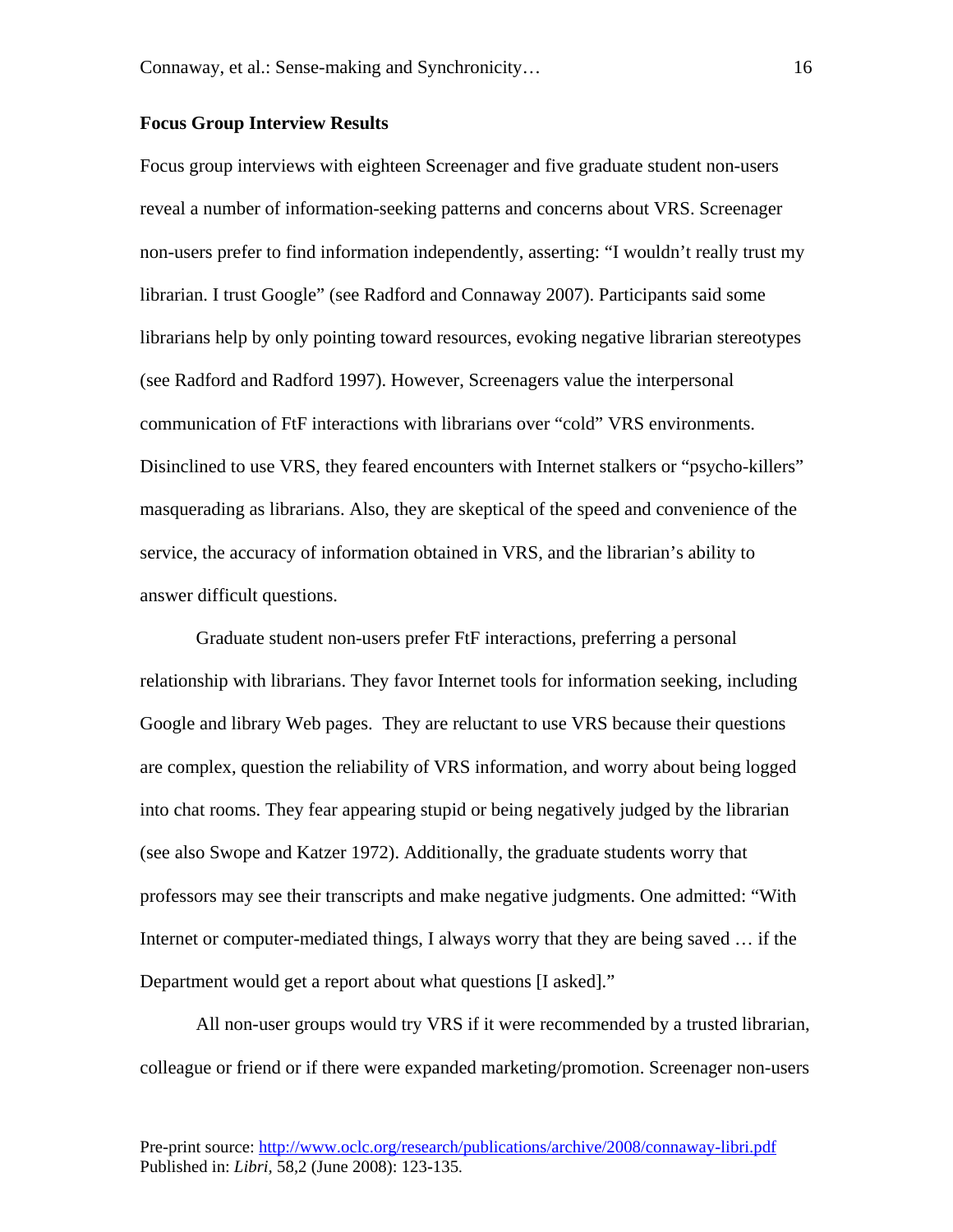said that the ability to choose a trusted librarian could influence future VRS usage. Graduate student non-users would use VRS if they became confident in its use, efficiency, and speed. One wondered: "Yeah, the utility of it. How useful is it? If it like they went there and it took twenty minutes and I didn't even get my question answered. I'd be like, 'I'm not going to do that.'"

 Focus group interviews with nine VRS users (a mixture of Millennials and older generations including Boomers) also revealed information-seeking patterns. They value convenience and appreciate saving a trip to the library by using VRS. The collaborative nature of VRS is appreciated as noted: "It's helpful to have another person looking for you so you get twice as much information – which is quicker." Users like access to a knowledgeable professional who can guide their information search and enjoy chat's pleasant interpersonal environment and anonymity. VRS transcripts increased the utility of the service for the users who, reflecting Millennial preferences, also applaud immediacy and opportunities to multi-task. There is no consensus on the utility of VRS, however, as some users discuss their preference, like Screenager non-users, for independent information-seeking.

 Users also report concerns about VRS. It can seem like just another search engine, with librarians entering search terms exactly as expressed by users. Others find that question responses seem generic, prompting them to wonder if the librarian is paying attention, or is a robot. Users express distrust in information received though VRS, and value FtF interactions for reliable information. Users want accessibility improvements such as larger and movable chat windows and automatic Web-links, but disliked the prospect of Voice Over Internet Protocol, believing it to be "completely unnecessary."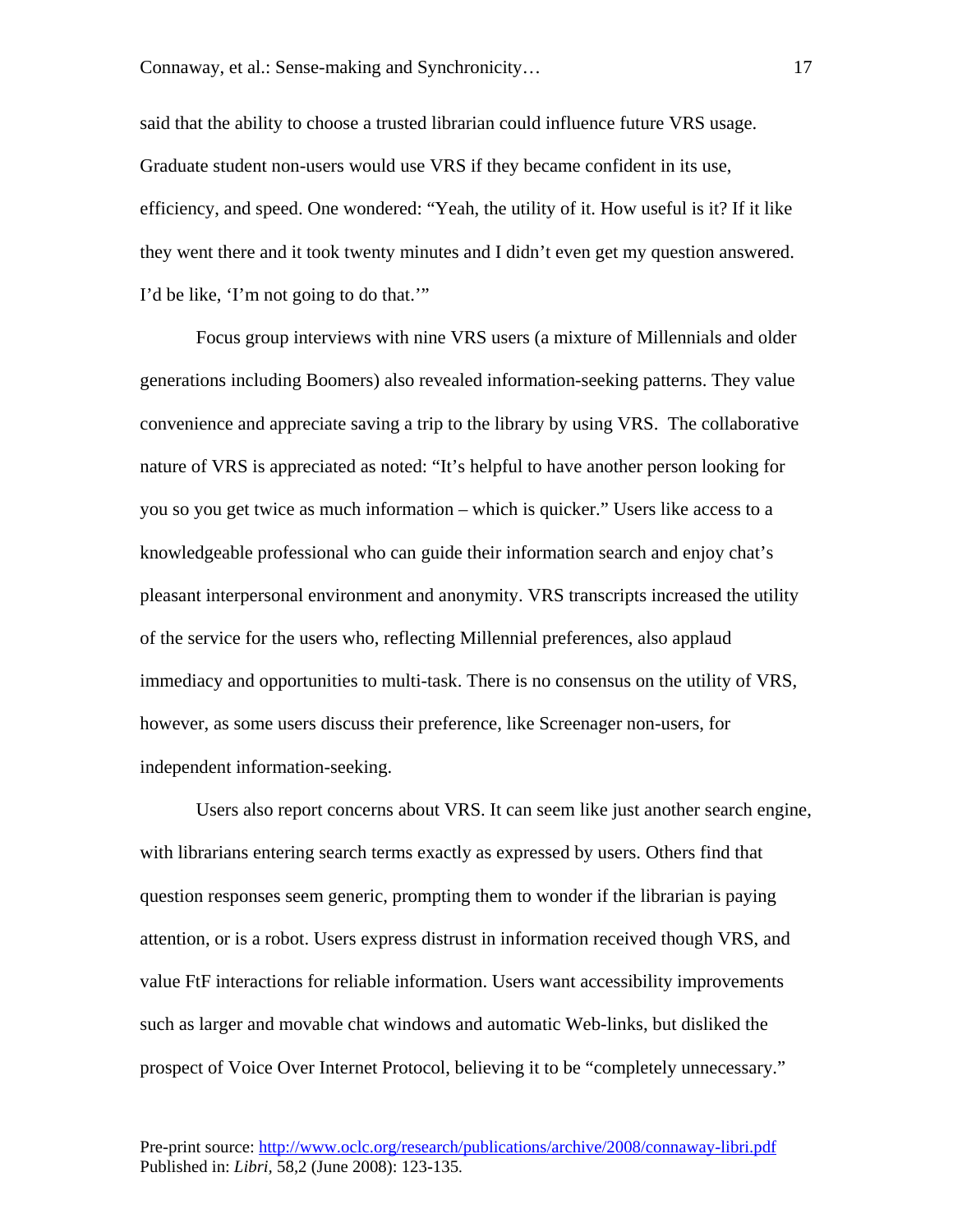Like the Screenager non-users, users are concerned with the abilities and subject expertise of VRS librarians and fear overwhelming them.

## **Transcript Analysis Results**

The study included an in-depth analysis of a sample of 850 transcripts randomly selected from over 500,000+ sessions from the QuestionPoint VRS. For this article, 492 transcripts were analyzed, and 431 were deemed usable after discarding system tests, major technical problems, and sessions without a discernable question. Following the theories of Goffman (1967) and Watzlawick, et. al (1967) discussed above, each usable transcript was coded for relational/interpersonal communication themes (see Radford and Connaway 2007 for complete relational coding scheme; see also Radford 2006a) facilitated through use of QSR NVivo 7 (QSR International 2003-2006) qualitative analysis software. The three coders had an intercoder reliability rating of 93% after differences were discussed and resolved.

 Transcripts were also coded into one of five educational/age levels: Primary School Student (K-5), Secondary School Student (6-12), College Student, Adult (not in college), and Unknown. For this article, the Millennial group was formed by combining Secondary School Student with College Student groups. Coding was based on the selfidentified or inferred education/age level of the VRS user. In self-identified cases, the user mentioned their year/grade or age, or the transcripts had grade level tags in the XML data. Other candidates for self-identification included users who referred to children, discussed college assignments, or indicated education level during login. When such information was unavailable, cues such as context, nature of the query, or use of slang and abbreviations in transcripts were used to infer education/age level. Evidence included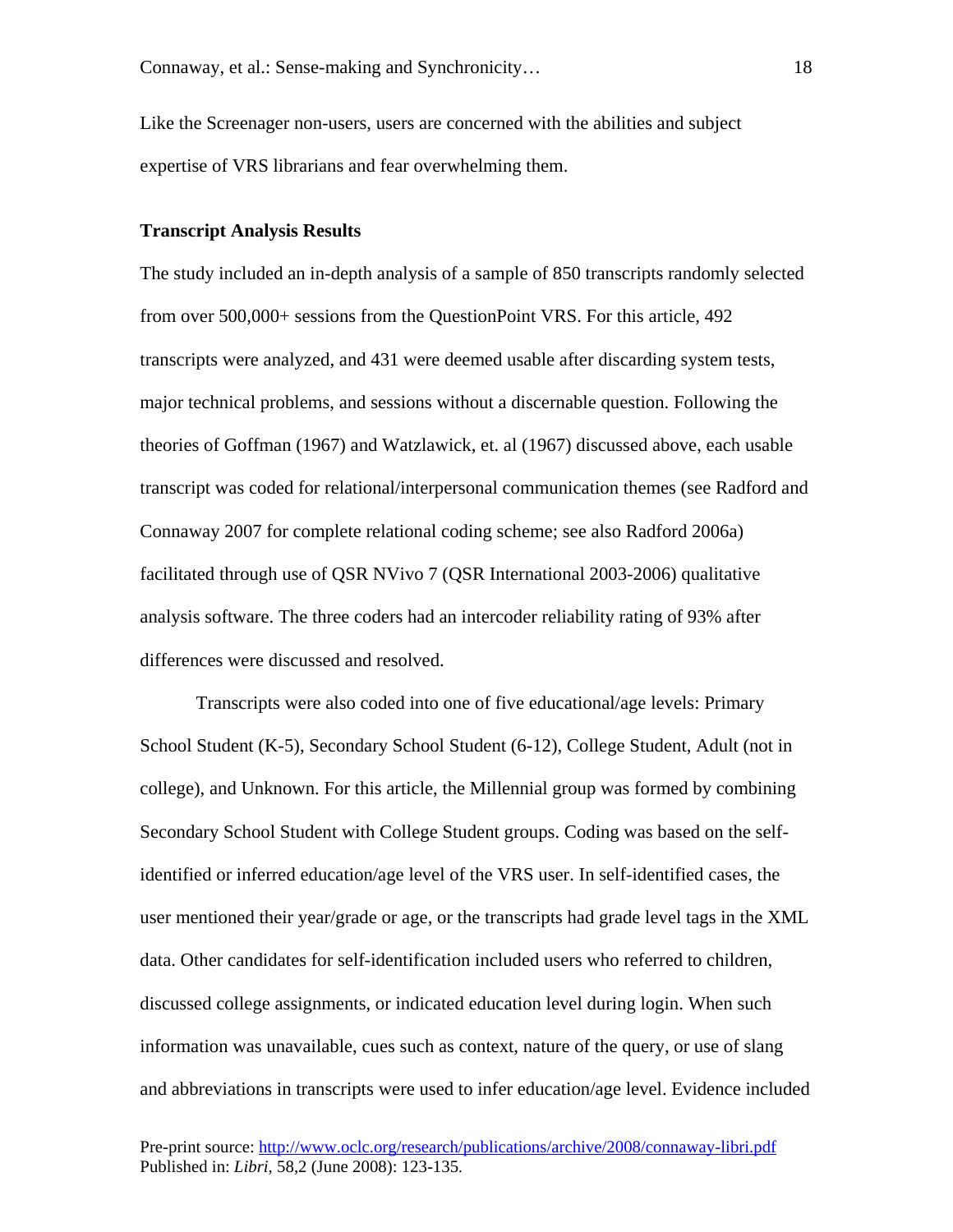user's mentioning adult responsibilities, such as real estate ownership, questions about school or college level assignments, or the use of slang, spelling, and abbreviation patterns associated with younger users. Of the 431 users, 189 (44%) were coded as Millennials, and 48 (11%) as Adults with the remainder being Primary School or Unknown. The two coders had an intercoder reliability rating of 99% after differences were discussed and resolved.

#### **Relational Facilitators**

Relational Facilitators are the interpersonal aspects of the chat conversation that have a positive impact on the librarian-client interaction and that enhance communication (Radford 2006a, Radford 1993, 1999). As shown in Table 1, below, Millennials have lower percentages than Adults for using polite expressions and for expressing gratitude. Chat conventions for Millennials are informal and may result in fewer politeness rituals. Millennials tend to avoid self disclosure to adults and are less likely to give personal information or opinions than Adults who may be more self-confident (Sweeney 2006).

Millennials appear to seek reassurance less often than Adults (OCLC 2006; Sweeney 2006) and the findings reflect this confidence (see Table 1). This reduced need for reassurance also demonstrates the Millennials' comfort with chat as a medium for communication, just as the Adults' greater need for reassurance may indicate uneasiness with chat. The lower percentages of closing rituals for Millennials are reflected in higher percentages of Abrupt Endings (see Table 3) and below discussion.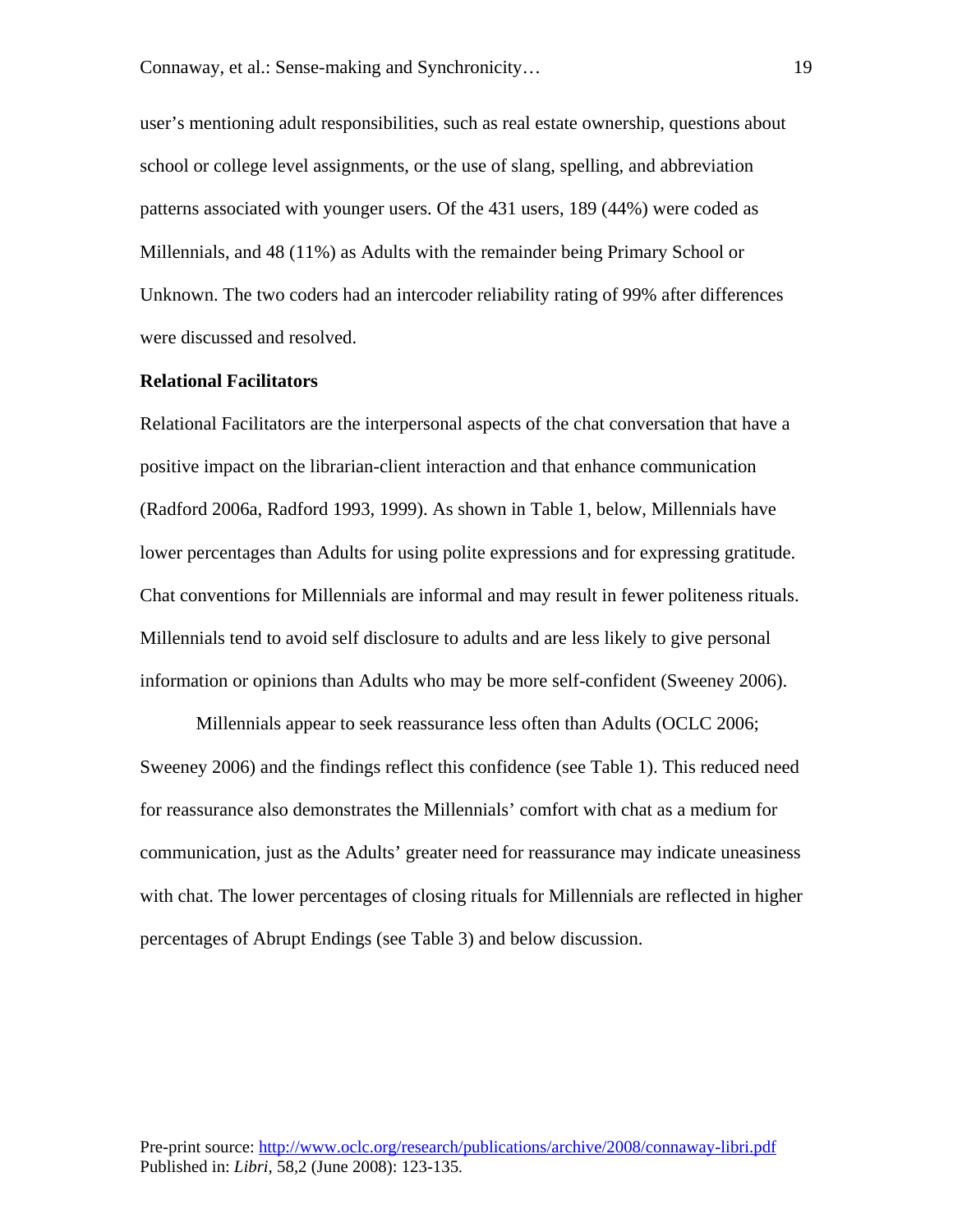| <b>Facilitator</b><br>Category | <b>Number Per Transcript</b><br>Millennials (n=189) | <b>Number Per Transcript</b><br>Adults $(n=48)$ |
|--------------------------------|-----------------------------------------------------|-------------------------------------------------|
|                                |                                                     |                                                 |
| <b>Thanks</b>                  | 113 (60%)                                           | 34 (71%)                                        |
|                                |                                                     |                                                 |
| Self-Disclosure                | 86 (46%)                                            | 30(63%)                                         |
|                                |                                                     |                                                 |
| <b>Facilitator</b>             | <b>Number Per Occurrence</b>                        | <b>Number Per Occurrence</b>                    |
| Category                       | Millennials $(n=189)$                               | Adults $(n=48)$                                 |
| Seeking                        | 108 (57%)                                           | 38 (79%)                                        |
| Reassurance                    |                                                     |                                                 |
| <b>Closing Ritual</b>          | 83 (44%)                                            | 25 (52%)                                        |
|                                |                                                     |                                                 |
| Polite Expressions             | 55 (29%)                                            | 17 (35%)                                        |
|                                |                                                     |                                                 |

|  |  | Table 1 Lower Averages Relational Facilitators, Millennial vs. Adult |  |
|--|--|----------------------------------------------------------------------|--|
|  |  |                                                                      |  |

(n=237 transcripts)

As seen in Table 2, below, Millennials are more likely than Adults to agree to suggestions made by librarians and to admit their lack of knowledge. This finding is surprising in light of previous research which found a reticence on the part of young Millennials to accept advice or disclose lack of knowledge (Radford and Connaway 2007). Here the Millennial category includes both younger and older segments. College students, whose typical reference questions focus on how to use databases or find articles, may be more willing to admit they lack knowledge or to go along with librarians' suggestions.

Millennials are more likely to engage in greeting rituals with VRS librarians, demonstrating their tendency to make connections through online communication and their use of chat for socializing. Adults may see the conversation as more businesslike than social and may not be as prone to engage in politeness rituals at the start of VRS interactions. Similarly, Millennials use more interjections, slang, and lower case which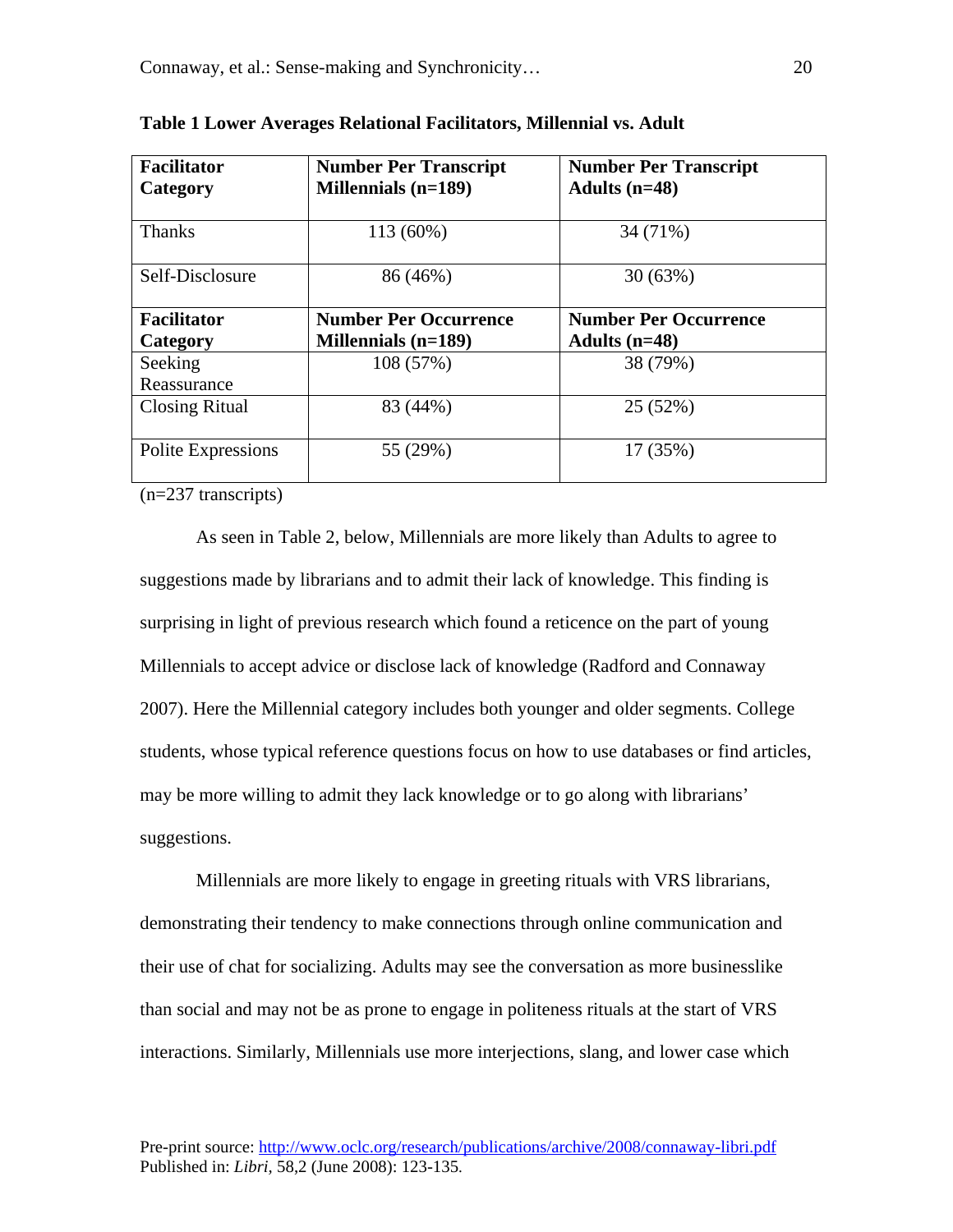are transferred from social chat or reflect text messaging conventions (Radford and

Connaway 2007).

| <b>Facilitator</b><br>Category | <b>Number per Occurrence</b><br><b>Millennials (n=189)</b> | <b>Number per Occurrence</b><br>Adults $(n=48)$ |
|--------------------------------|------------------------------------------------------------|-------------------------------------------------|
| Agree to Suggestion            | 132 (70%)                                                  | 22 (46%)                                        |
| Lower Case                     | 36(19%)                                                    | $5(10\%)$                                       |
| <b>Greeting Ritual</b>         | 36 (19%)                                                   | $5(10\%)$                                       |
| Admit Lack Knowledge           | 36 (19%)                                                   | 3(6%)                                           |
| Interjections                  | 36 (19%)                                                   | 3(6%)                                           |
| Slang                          | 14 (7%)                                                    | $\boldsymbol{0}$                                |

**Table 2 Higher Averages Relational Facilitators, Millennial vs. Adult** 

(n=237 transcripts)

# **Relational Barriers**

Relational Barriers are interpersonal aspects of the chat conversation that have a negative impact on the librarian-client interaction and that impede communication (Radford, 2006a; see also Radford, 1993, 1999). As seen in Table 3, Millennials have higher averages than Adults for abrupt endings, impatience, and for being rude/insulting. The Millennials' propensity to forgo closing rituals and sign off abruptly reflects their comfort with the evanescence of the relationship formed with VRS librarians and their impatience. Additionally, abrupt signoff could be an indication of multi-tasking activities (Radford and Connaway 2007; Sweeney 2006). The higher percentages of impatience and rude/insulting categories confirm research findings for Millennial characteristics,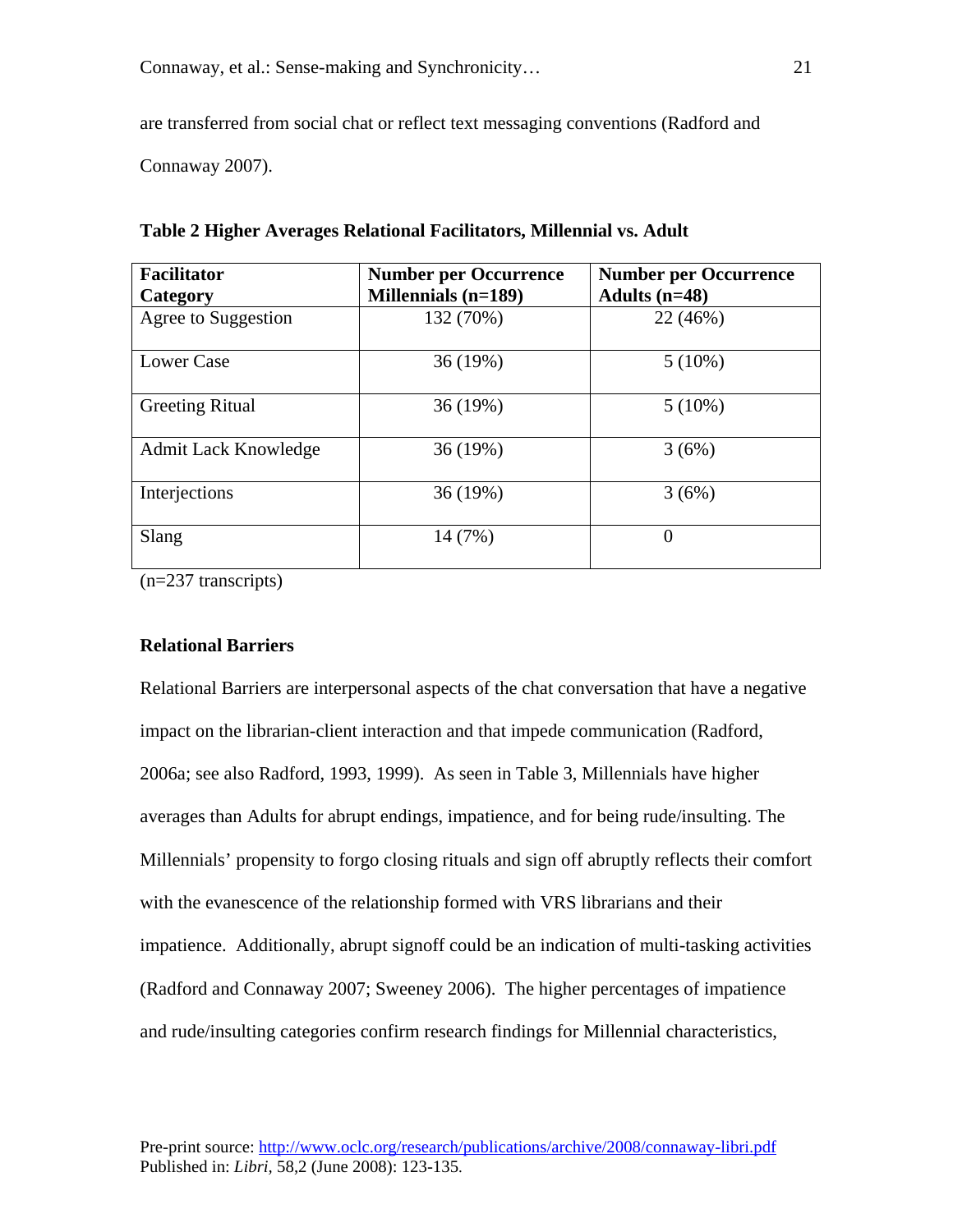including adolescent irreverence in anonymous environments (Radford and Connaway 2007, Radford 2006b, Sweeney 2006).

| <b>Barrier</b><br>Category | <b>Number per Transcript</b><br><b>Millennials (n=189)</b> | <b>Number per Transcript</b><br>Adults $(n=48)$ |
|----------------------------|------------------------------------------------------------|-------------------------------------------------|
| Abrupt endings             | 72 (38%)                                                   | 15 (31%)                                        |
| Impatience                 | 9(5%)                                                      | $1(2\%)$                                        |
| Rude or Insulting          | 3(2%)                                                      |                                                 |

**Table 3 Higher Averages Relational Barriers, Millennial vs. Adult** 

(n=237 transcripts)

As shown above, transcripts have much to reveal regarding interpersonal dimensions of VRS and differences between the generations in communication style and preferences.

## **Findings Common to Both Studies**

Both the Seeking Synchronicity and Sense-Making studies included graduate students as participants in the research. There are common behaviors demonstrated by these older Millennials and the Screenagers. The Screenagers perceived that asking a follow-up question was "pestering" the librarian, a finding echoed in the older Mlllennials. In focus group interviews with doctoral students, these participants expressed fear that they would be perceived as "bothering" the librarian if they were to approach to ask a question. While Screenagers cited "embarrassment" as a deterrent from seeking help from a librarian, the graduate students were concerned of "looking stupid" by asking the librarian for assistance.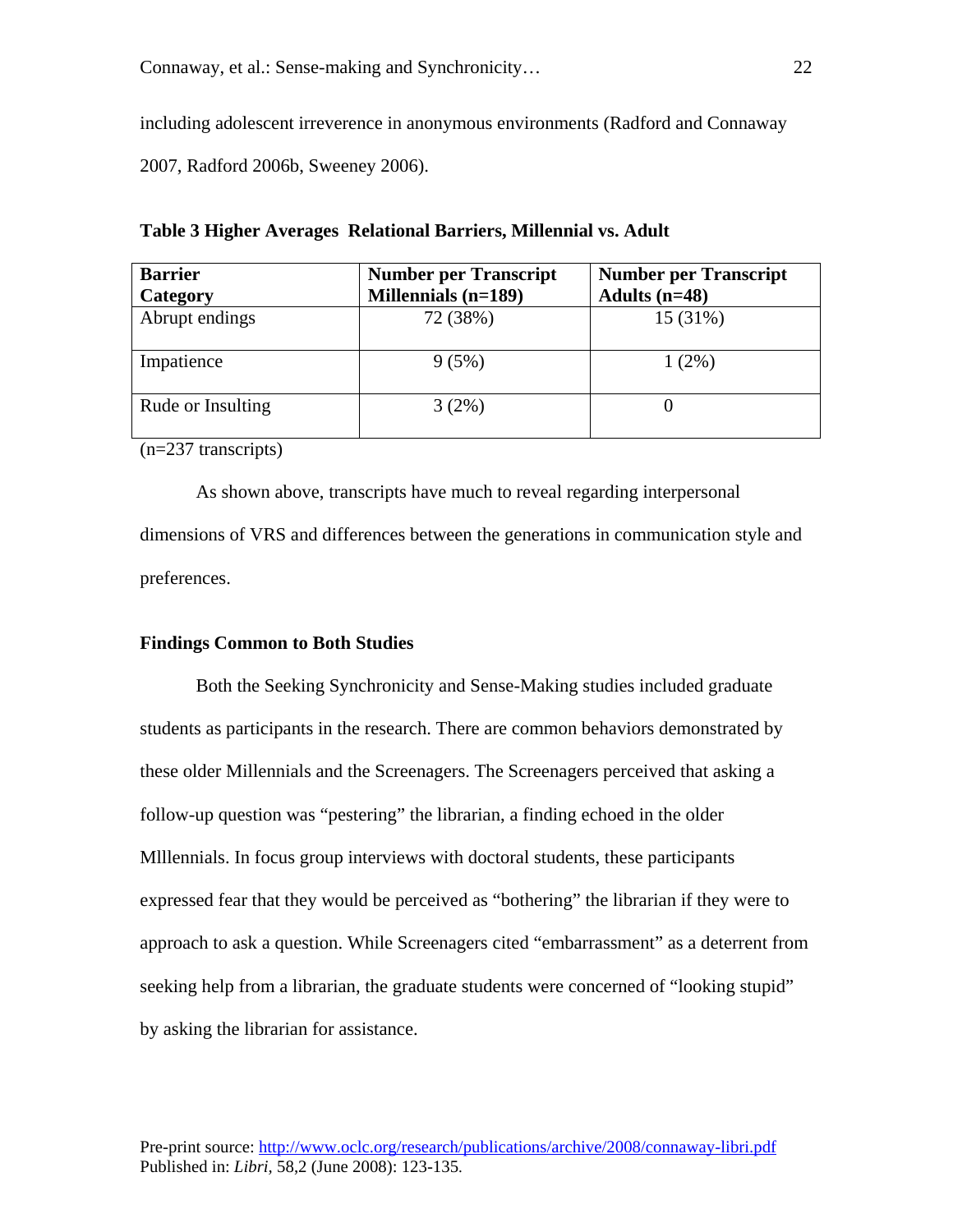Both studies indicate that Screenagers and older Millennials consistently identify Google as one of the first sources they use for quick searches and they value the Internet for its convenience and currency. Human sources are also consistently named, but the older Millennials mentioned friends and professors while the Screenagers mentioned parents more frequently. The older Millennials tend to use electronic mediation to access library sources and tend to stop searching for information when they meet the requirements of an assignment. As one graduate student stated, "I obviously turn to electronics first, then library second…because it's convenient. But if I want more indepth info, then I go to the library."

#### **Conclusion and Implications**

## **Sense-making the Information Confluence**

When asked to describe the ideal information system, Millennials suggested that the library catalog be more like an Internet search engine or Amazon.com. They also wanted the library to provide space for them to socialize and work in groups and suggested 24/7 access to a librarian via telephone, such as a 'lifeline" (referring to the television program, Who Wants to be a Millionaire?) Older Millennials were most interested in expediency, desiring roaming librarians, drive-up book drops, library delivery of print materials to their campus addresses, and a coffee house like environment. The faculty (the majority were Baby Boomers) wanted a less intimidating library with better signage, and a book store like environment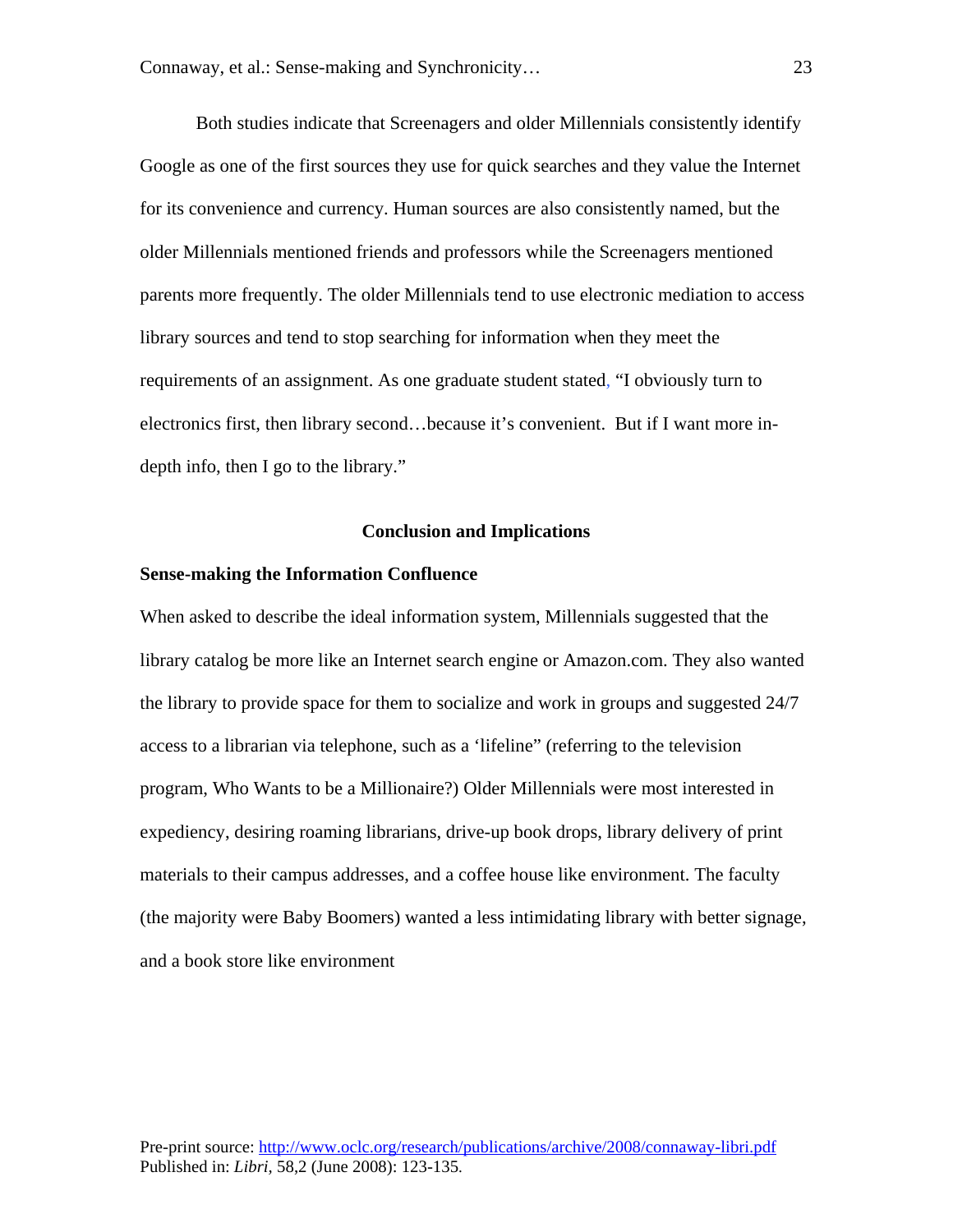## **Seeking Synchronicity Study**

Preliminary results of the Seeking Synchronicity study make it readily apparent that Screenagers have different communication and information behaviors in the chat reference environment than those of previous generations (see also Agosto and Hughes-Hassell 2005, 2006) and librarians. Comparison of patterns of interpersonal communication styles reveals differences in relational dimensions for adolescents who are experiencing a period of rapid emotional as well as physical development (see also Kuhlthau 2004). Valenza (2006) notes that a blend of FtF and electronic services may be best for young people. Walter and Mediavilla (2005) recommend involving teens in the development and evaluation of VRS to ensure that their preferences and needs are considered. To effectively meet the needs of Millennial youth, librarians must develop a range of services that are customizable and flexible, incorporate regular feedback, provide trusted guidance, include the opportunity for social and interactive learning, be visual and kinesthetic, and feature communication that is real, raw, relevant and relational (Partridge and Hallam 2006). This project has endeavored to gain a greater understanding of Millennial needs and behaviors to ensure that virtual and traditional library services are responsive to their preferences. The stakes are high for maintaining relevance and sustainability of reference services to today's young users in recognition of their rapidly changing, My Space, Google, and Wikipedia dependent information environment.

#### **Implications for Libraries**

Findings from the phases of these two studies imply that libraries need to include traditional print and audiovisual sources, as well as electronic. The library Web site should be updated often to include current information, personalized online services, and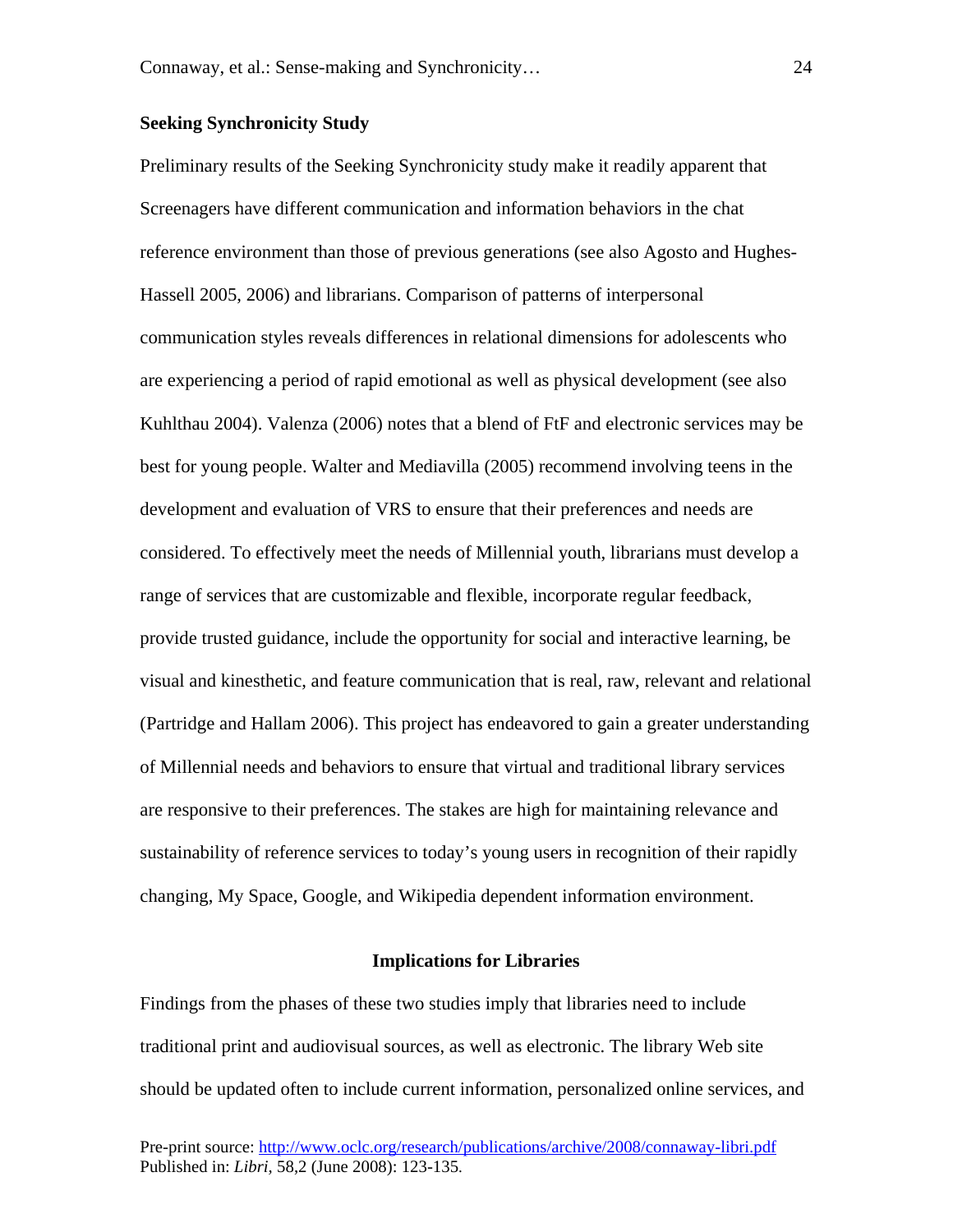interactive capabilities (Storey 2005). Librarians need to create different areas for different user needs. Millennials want social areas that also provide "multiple streams of information" (Storey 2005, 10). Boomers want more quiet spaces that resemble the book store environment with access to refreshments, comfortable seating, and good lighting. Above all, both Millennials and Boomers demand attention and want librarians to be available to them as guides and assistants, but not as gatekeepers. As more information about the characteristics and behaviors of the Boomer and Millennial generations becomes available, librarians can develop services and systems that meet the needs of both. Contemporary users are becoming increasingly disenchanted with traditional library services and systems. Business as usual will please neither the large Millennial or Boomer populations who are inquisitive, savvy, demanding, and increasingly independent information seekers.

#### **Future Research**

#### **Sense-making the Information Confluence**

Focus group and semi-structured interviews were preceded by large scale online survey and telephone interviews. The analysis of the results of the surveys and telephone interviews can be compared to similar studies of academics' information-seeking behaviors. These comparison and analyses can be used to develop information-seeking models that can be used for future study of information-seeking behaviors as well as for the development of library systems and services.

## **Seeking Synchronicity Study**

The chat transcript analysis findings reported for the Seeking Synchronicity project are preliminary results from the initial year of a two year study. Transcript analysis has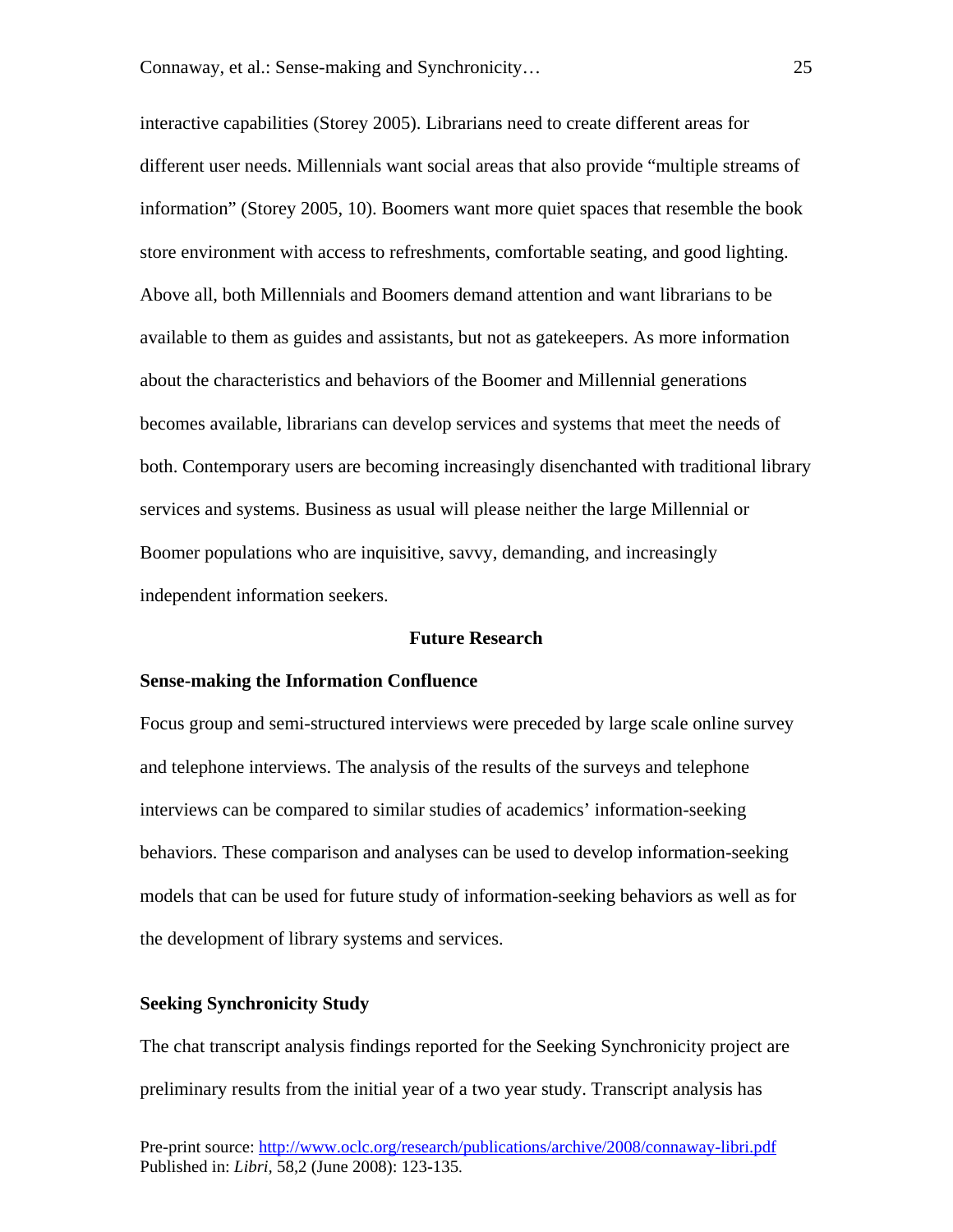continued with a goal of analyzing a total of 800+ chat sessions. Also, nearing completion are two further data collection phases involving 600 Web-based surveys (200 with each participant group of users, non-users, and librarians) and 300 phone interviews (100 with each group). The Web-based surveys and phone interviews are in progress, building on preliminary results and probing more deeply into user/librarian preferences for modes of communication and on issues of satisfaction. Following the conclusion of data analysis, results will be compared to those from other related studies and a theoretical model will be constructed encompassing content and relational dimensions in the VRS environment.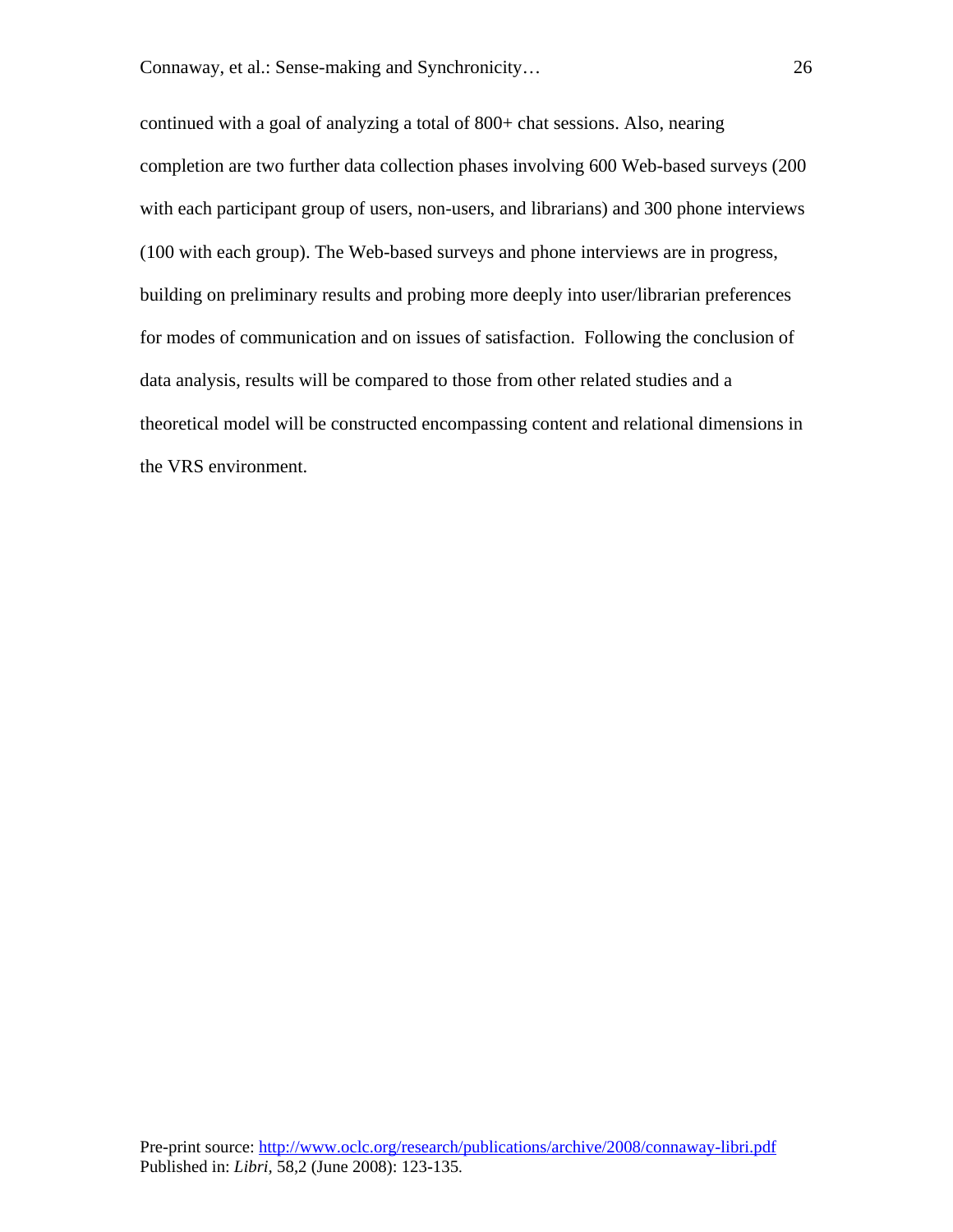## **References:**

- Abercrombie, N., S. Hill, and B. Turner. 1994. *The Penguin dictionary of sociology*. 3rd ed. New York: Penguin.
- Agosto, DE., and S. Hughes-Hassell. 2005. People, places, and questions: An investigation of the everyday life information-seeking behaviors of urban young adults. *Library and Information Science Research* 27(2): 141-163.
	- \_\_\_\_\_\_. 2006a. Toward a model of the everyday life information needs of urban teenagers, part 1: Theoretical model. *JASIS&T* 57(10): 1394-1403.
- \_\_\_\_\_\_. 2006b. Toward a model of the everyday life information needs of urban teenagers, part 2: Empirical model. *JASIS&T* 57(11): 1418-1426.
- Allingham, M. 1999. *Rational choice*. New York: St Martin's Press.
- Biddle, BJ. 1979. *Role theory: Expectations, identities and behaviors*. New York: Academic Press.
- Blumer, H., and TJ. Morrione. 2004. *George Herbert Mead and human conduct*. Walnut Creek: AltaMira Press.
- Campbell, K. 2005. The many faces of the baby boomers. *The Christian Science Monitor*, January 26. URL:<http://www.csmonitor.com/2005/0126/p15s02-lihc.html> [viewed Sept. 14, 2007].
- Carlson, S. 2007. An anthropologist in the library: The University of Rochester takes a look at students in the stacks. *The Chronicle of Higher Education*, 53(50). URL: <http://chronicle.com/weekly/v53/i5050a02601.htm>[viewed Sept. 14, 2007].
- Chelton, MK. 1997. The "overdue kid:" A face-to-face library service encounter as ritual interaction. *Library and Information Science Research* 19(4): 387-399.
- Coleman, JS., and TJ. Fararo, eds. 1992. *Rational choice theory: Advocacy and critique*. Newbury Park: Sage Publications.
- Connaway, LS. 2007. Mountains, valleys, and pathways: Serials users' needs and steps to meet them. Part I: Preliminary analysis of focus group and semi-structured interviews at colleges and universities. *Serials Librarian* 52(1/2): 223-236.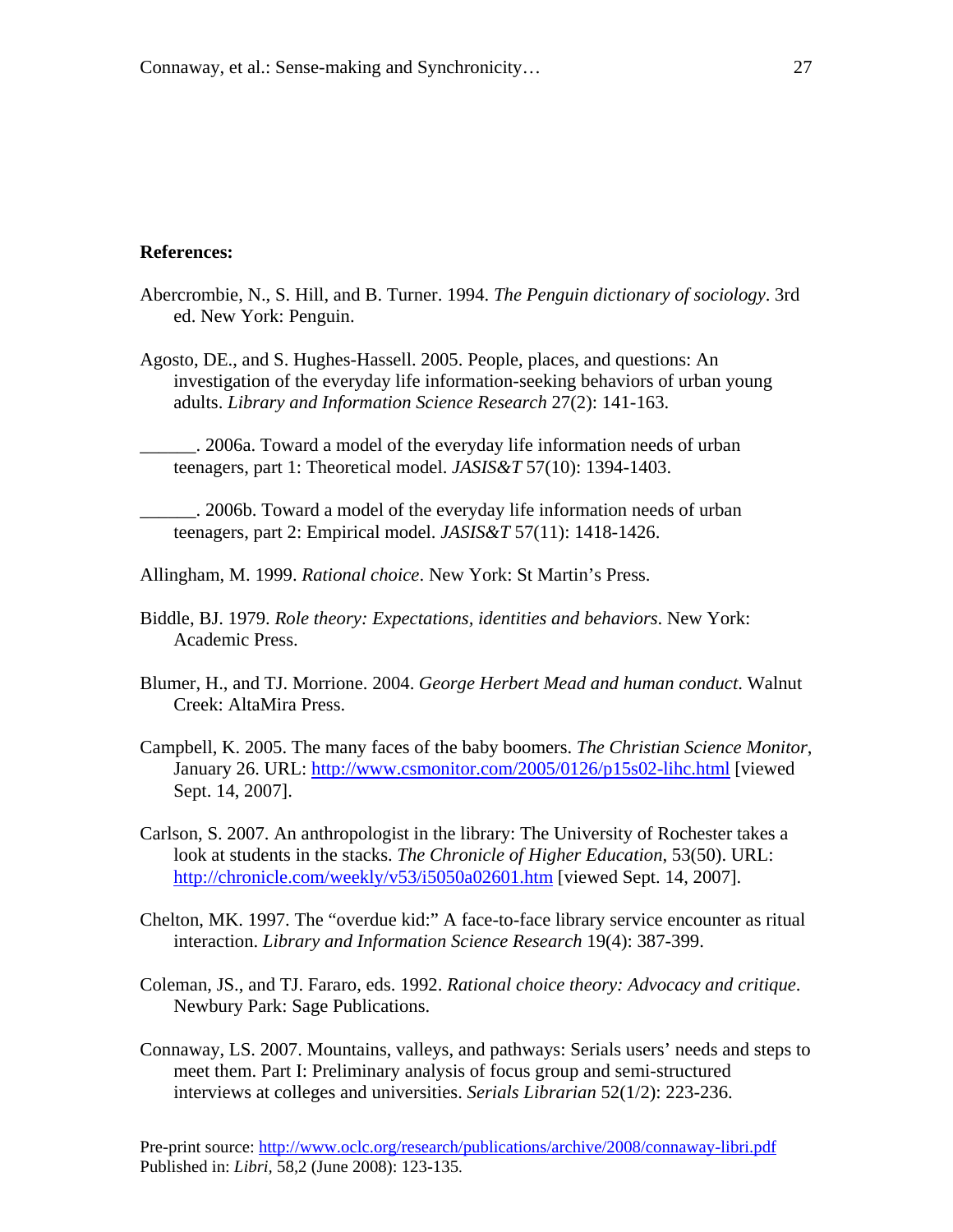- Cook, KS. and M. Levi, eds. 1990. *The limits of rationality*. Chicago: University of Chicago Press.
- Dempsey, B. 2007. What boomers want. *Library Journal* 132(12): 36-39.
- Dervin, B., LS. Connaway, and C. Prabha. 2003. Sense-making the information confluence: The whys and hows of college and university user satisficing of information needs. URL: [http://imlsosuoclcproject.jcomm.ohio-state.edu](http://imlsosuoclcproject.jcomm.ohio-state.edu/) [viewed September 7, 2007].
- Edwards, S., and B. Poston-Anderson. 1996. Information, future time perspectives, and young adolescent girls: Concerns about education and jobs. *Library & Information Science Research* 18(3): 207-233.
- Fallows, D. 2005. Search engine users: Internet searchers are confident, satisfied, and trusting-but they are also unaware and naïve. Pew Internet and American Life Project. URL: [http://www.pewinternet.org/pdfs/PIP\\_Searchengine\\_users.pdf](http://www.pewinternet.org/pdfs/PIP_Searchengine_users.pdf) [viewed Sept. 12, 2007].
- Fields, AM. 2006. Self-efficacy and the first-year university student's authority of knowledge: An exploratory study. *Journal of Academic Librarianship* 31: 539-545.
- Gibbons, S. 2007. *The academic library and the Net Gen student: Making the connections*. Chicago: American Library Association.
- Gillon, S. 2004. *Boomer nation: The largest and richest generation ever and how it changed America* . New York: Free Press.
- Goffman, E. 1956. The nature of deference and demeanor. *American Anthropologist* 58(3): 475-499.
- \_\_\_\_\_\_. 1967. *The interaction ritual, essays on face-to-face behavior*. Garden City: Doubleday.

\_\_\_\_\_\_. 1972. *Relations in public: Microstudies of the public order*. New York: Basic Books.

- Grossman, T. 2000. *The Baby Boomers' guide to living forever*. Golden, Colo.: Hubristic Press.
- Harley, D., J. Henke, S. Lawrence, I. Miller, I. Perciali, D. Nasatir, C. Kaskiris, and C. Bautista. 2006. Use and users of digital resources: A focus on undergraduate education in the humanities and social sciences. URL: [http://digitalresourcestudy.berkeley.edu/report/digitalresourcestudy\\_final\\_report.pdf](http://digitalresourcestudy.berkeley.edu/report/digitalresourcestudy_final_report.pdf) [vewied July 29, 2007].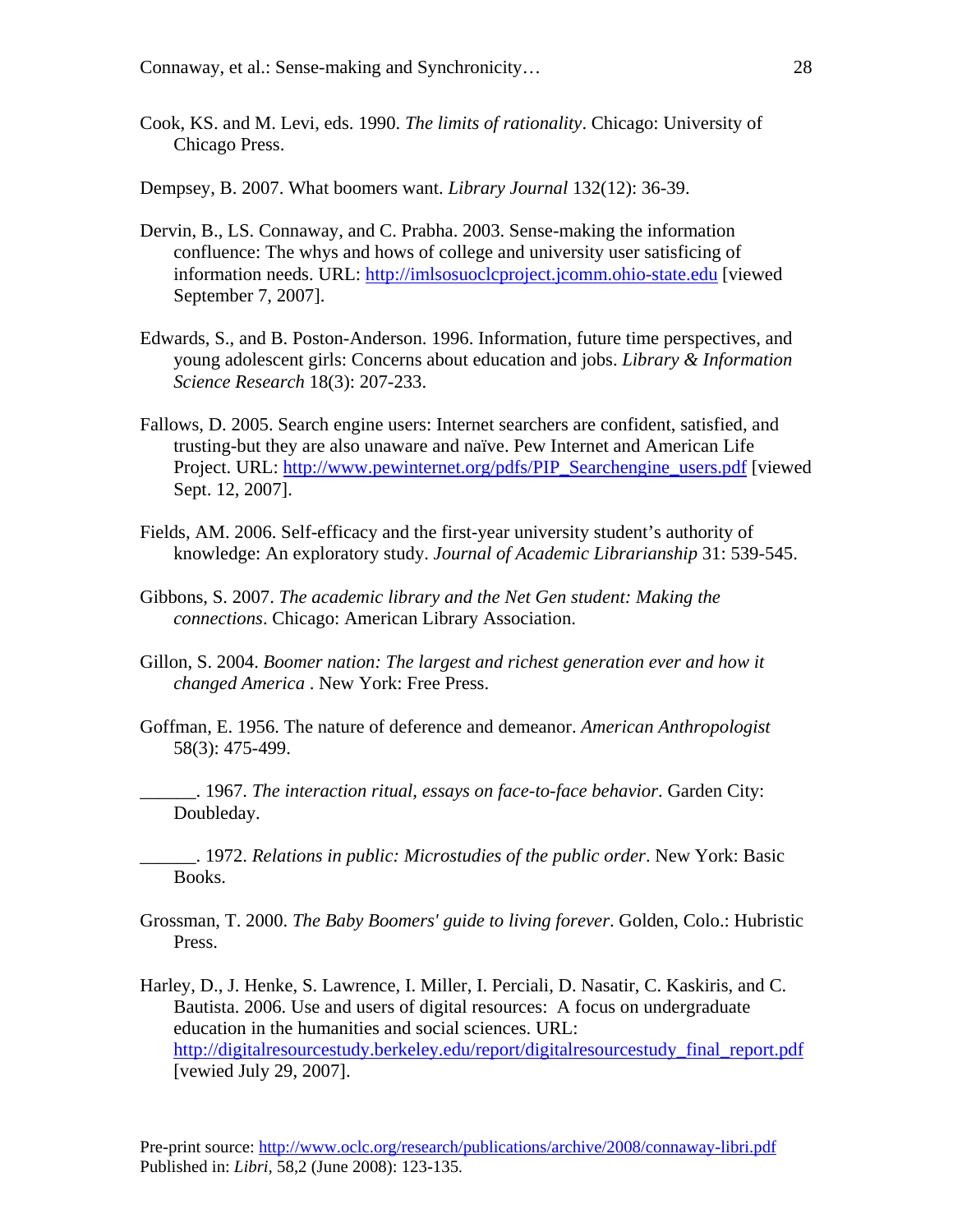- Hempel, J. 2005, December 12. The Myspace generation: They live online. They buy online. They play online. Their power is growing. *Business Week*: 86.
- HotTopics: 2006 user update: How information providers can keep pace with user demands for time-saving solutions. *Outsell Now* 2 (May 26). URL: <http://now.outsellinc.com/now/>[viewed July 29, 2007].
- Howe, N., and W. Strauss. 2000. *Millennials rising: The next great generation*. New York: Random House.
- Indiana University, Center for Postsecondary Research. 2006. *NSSE: National survey of student engagement*. Bloomington, IN: Indiana University Press.
- Ishler, JLC. 2005. Today's first-year students. In ML. Upcraft, JN. Gardner, BO. Barefoot, and Associates, eds., *Challenging and supporting the first-year student A handbook for improving the first year of college*. San Francisco: Jossey-Bass: 15-26.
- Jones, S., and M. Madden. 2002. The internet goes to college: How students are living in the future with today's technology. Pew Internet and American Life Project. URL: [http://www.pewinternet.org/pdfs/PIP\\_College\\_Report.pdf](http://www.pewinternet.org/pdfs/PIP_College_Report.pdf) [viewed Sept. 4, 2007].
- Joseph, M. 2006. Active, engaged, valued: older people and public libraries in New South Wales. *Aplis* 19(3): 113-117.
- Julien, HE. 1999. Barriers to adolescents' information seeking for career decision making. *JASIS&T* 50(1): 38-48.
	- \_\_\_\_\_\_. 2004. Adolescent decision-making for careers: An exploration of information behavior. In MK. Chelton and C. Cool, eds., *Youth information-seeking behavior: Theories, models, and issues*. Lanham, MD: Scarecrow Press: 321-352.
- Junco, R. 2005. Technology and today's first-year students. In ML. Upcraft, JN. Gardner, BO. Barefoot, and Associates, eds., *Challenging and supporting the first-year student: A handbook for improving the first year of college*. San Francisco: Jossey-Bass: 221-239.
- Kahlert, M. 2000. The impact of the baby boomers on public libraries: myth and reality. *Australian Public Libraries and Information Services* 13(1): 25-40.
- Krohn, FB. 2004. A gererational approach to using emoticons as nonverbal communication. *Journal of Technical Writing and Communication* 34(4): 321-328.
- Kuhlthau, CC. 2004. *Seeking meaning: A process approach to library and information services*, 2nd Ed. Westport, CT: Libraries Unlimited.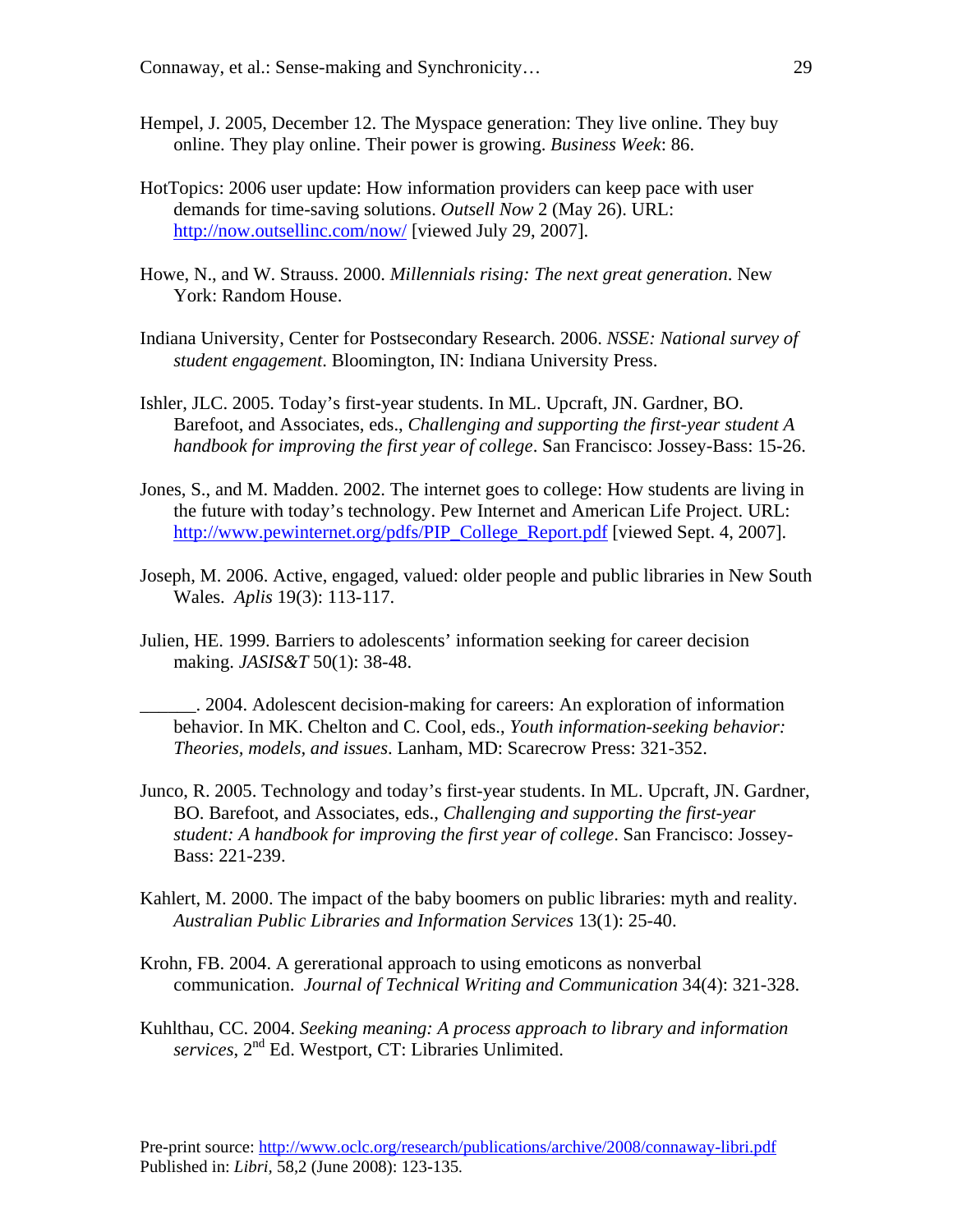- Lipka, S. 2005. State Legislators as Co-Pilots: Some "Helicopter Parents" Play Politics to Protect Their Children's Interests on Campuses. *Chronicle of Higher Education* 52(17): A22-A23.
- Lippincott, JK. 2005. Net generation students and libraries. In DC. Oblinger and JL. Oblinger, eds., *Educating the Net Generation*. Boulder, CO: Educause: 13.1-13.15. URL: [http://www.educause.edu/content.asp?PAGE\\_ID=5989andbhcp=1](http://www.educause.edu/content.asp?PAGE_ID=5989&bhcp=1) [viewed Sept. 4, 2007].
- Lum, L. 2006. Handling "Helicopter Parents." *Diverse: Issues in Higher Education* 23(20): 40-43.
- Marks, SR. 1977. Multiple roles and role strain: Some notes on human energy, time, and commitment. *American Sociological Review* 42: 921-936.
	- and SM. MacDermid. 1996. Multiple roles and the self: A theory of role balance. *Journal of Marriage and the Family* 58(2): 417-432.
- Mead, GH. 1934. *Mind, self & society: From the standpoint of a social behaviorist*. Chicago: University of Chicago Press.
- Oblinger, DG. and JL. Oblinger, eds. 2005. *Educating the Net Generation* (Educause). URL: [http://www.educause.edu/content.asp?PAGE\\_ID=5989&bhcp=1](http://www.educause.edu/content.asp?PAGE_ID=5989&bhcp=1) [viewed January 21, 2007].
- OCLC Online Computer Library Center, Inc. 2006. *College students' perceptions of libraries and information resources: A report to the OCLC membership*. Dublin, Ohio: OCLC. URL: <http://www.oclc.org/reports/pdfs/studentperceptions.pdf> [viewed September 12, 2007].
- Partridge, H., and G. Hallam. 2006. Educating the Millennial generation for evidence based information practice. *Library Hi Tech* 24(3): 400-419.
- Prabha, C., LS. Connaway, L. Olszewski, and LR. Jenkins. 2007. What is enough? Satisficing information needs. *Journal of Documentation* 63(1): 74-89.
- Prensky, M. 2001a. Digital natives, digital immigrants. *On the Horizon* 9(5*)*. URL: <http://www.marcprensky.com/writing>[viewed Sept. 4, 2007].
	- \_\_\_\_\_\_. 2001b. Do they really think differently? *On the Horizon* 9(6). URL: <http://www.marcprensky.com/writing>[viewed Sept. 4, 2007].
- QSR NVivo 7. [Computer Software]. 2003-2006. Doncaster, Australia: QSR International Pty Ltd. URL: <http://www.qsrinternational.com/>[viewed Sept. 14, 2007].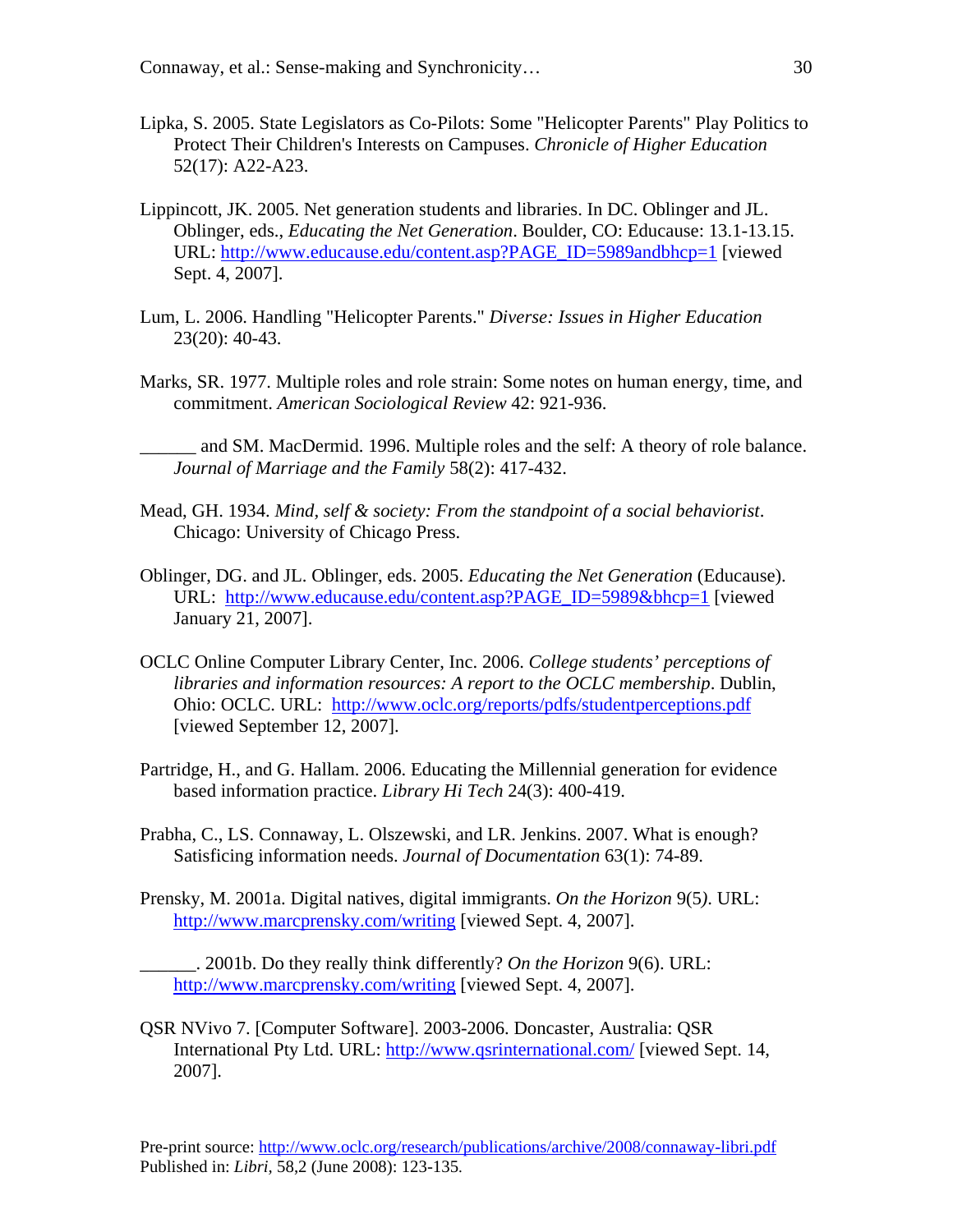Radford, ML. 1993. Relational aspects of reference interactions: A qualitative investigation of the perceptions of users and librarians in the academic library. Ph.D. dissertation, Rutgers University.

\_\_\_\_\_\_. 1999. *The reference encounter: Interpersonal communication in the academic library.* Chicago: American Library Association.

\_\_\_\_\_\_. 2006a. Encountering virtual users: A qualitative investigation of interpersonal communication in chat reference. *JASIS&T* 57(8): 1046-1059.

\_\_\_\_\_\_. 2006b. Investigating interpersonal communication in chat reference: Dealing with impatient users and rude encounters. In RD. Lankes, E. Abels, M. White and SN. Haque., eds., *The Virtual Reference Desk: Creating a Reference Future*. NY: Neal-Schuman Publishers: 23-46.

\_\_\_\_\_\_, and LS. Connaway. 2005. Seeking synchronicity: Evaluating virtual reference services from user, non-user, and librarian perspectives. Proposal for a research project, submitted February 1, 2005, to the National Leadership Grants for Libraries program of the Institute of Museum and Library Services (IMLS). URL: <http://www.oclc.org/research/projects/synchronicity/proposal.pdf> [viewed January 21, 2007].

 $\_\_\_\_\$ nd LS. Connaway. 2007. Screenagers and live chat reference: Living up to the promise. *Scan* 26(1): 31-39.

\_\_\_\_\_\_, and GP. Radford. 1997. Power, knowledge, and fear: Feminism, Foucault and the stereotype of the female librarian. *The Library Quarterly, 67*(3), 250-266.

- Rushkoff, D. 1996. *Playing the future: How kids' culture can teach us to thrive in an age of chaos*. New York: HarperCollins.
- Schuman, H., and J. Scott. 1989. Generations and collective memories. *American Psychological Review* 54: 359-81.

Simon, HA. 1955. A behavioral model of rational choice. *Quarterly Journal of Economics* 69(1): 99-118.

\_\_\_\_\_\_. 1957. A behavioral model of rational choice. In *Models of man: Social and rational*. New York: John Wiley & Sons.

\_\_\_\_\_\_. 1979. *Models of thought*. New Haven, CT: Yale University Press.

Steinhorn, L. 2006. *The Greater Generation: In Defense of the Baby Boom Legacy*. New York: Tomas Dunn Books.

Storey, T. 2005. The Big Bang! *OCLC Newsletter* 267: 1, 7-12.